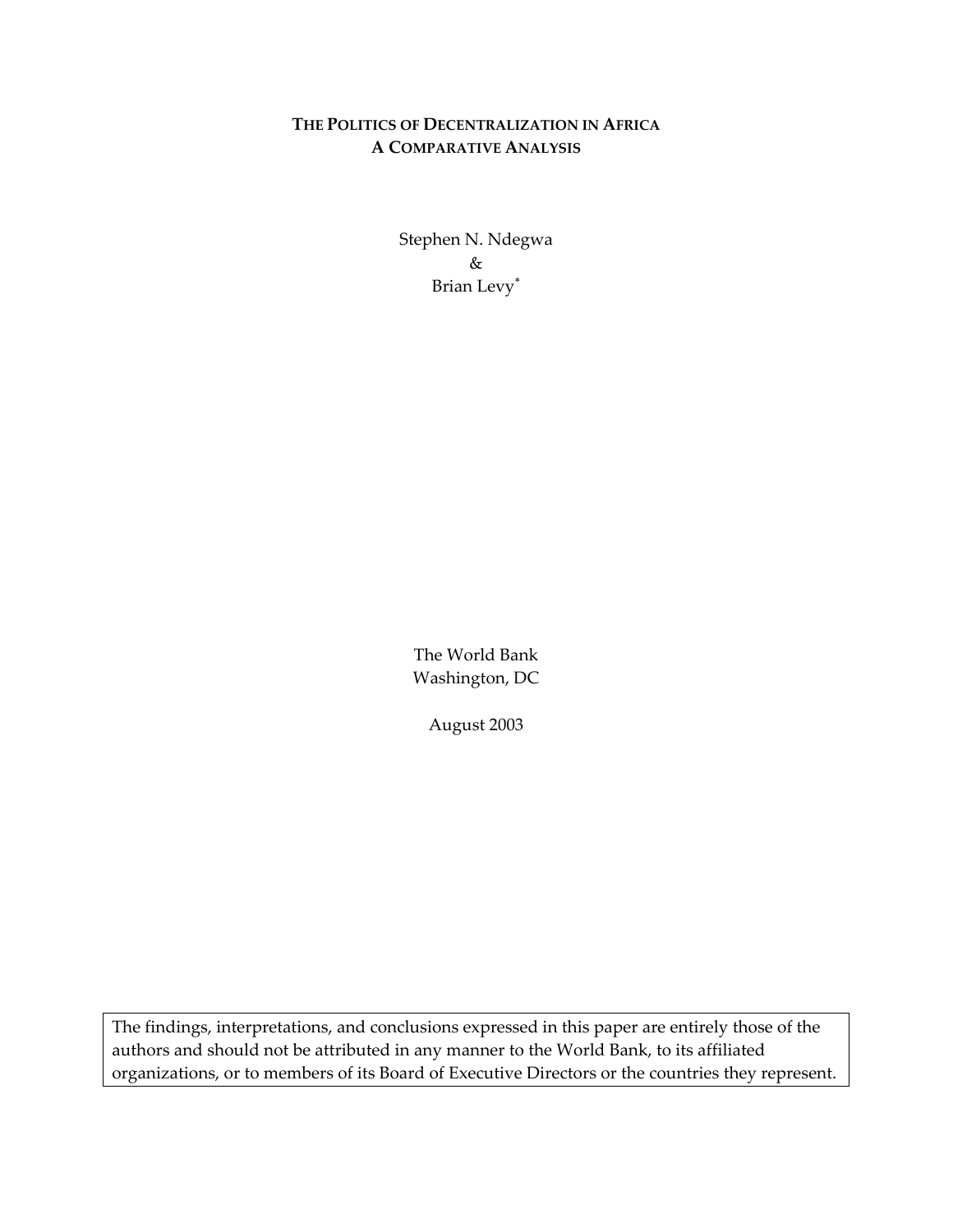## **TABLE OF CONTENTS**

| Assessing the Politics of Decentralization: A Framework 4      |
|----------------------------------------------------------------|
|                                                                |
| At the Threshold: The Politics of Malawian Decentralization 21 |
|                                                                |
|                                                                |

| Tables & Figures |  |  |
|------------------|--|--|
|                  |  |  |
|                  |  |  |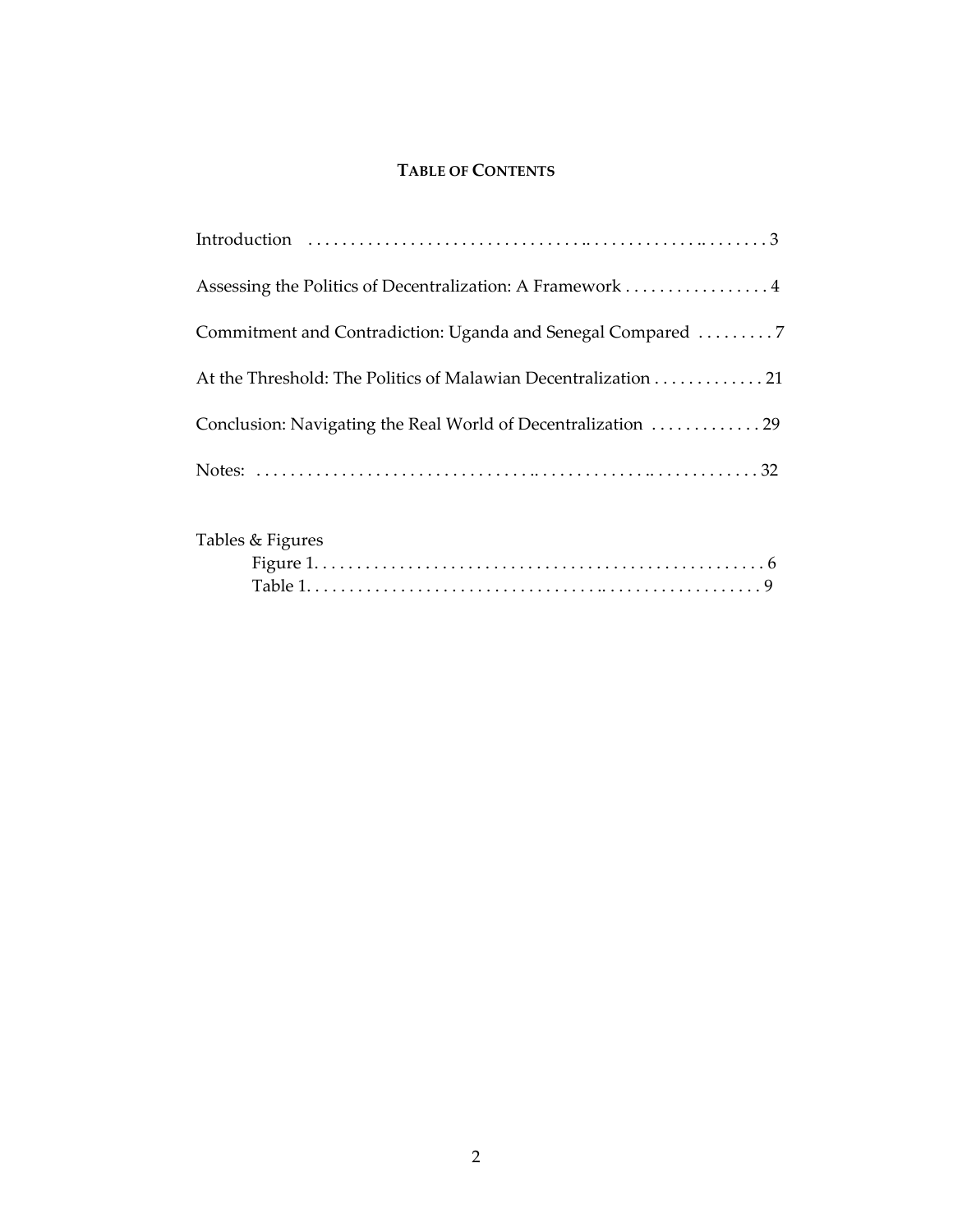### **I: INTRODUCTION**

Alongside the familiar economic and democratic-electoral reforms that have occurred in African countries since 1980, and especially after 1990, another significant reform, if less visible and less celebrated, has been the progressive decentralization of the state. While analysts and practitioners have long noted the extreme centralization of the state in Africa since independence, the situation today is decidedly different. Whether arising from dramatic political reforms, donor pressure and programs, or as part of evolutionary administrative change, recent local governance revival has been one of the most significant facets of state restructuring in Africa since independence.

In a recent World Bank study, thirteen of 30 countries surveyed showed high or moderate levels of decentralization as measured by a composite index of political, administrative, and fiscal devolution indicators[.1](#page-34-1) Another thirteen showed at least some degree of decentralization, with several in the process of change. Although not all countries have fully revived local governance, the study also indicated no country in Africa today propounds a preference for the centralized state. Indeed, nearly all countries claim in one way or another to be decentralizing power, resources, and accountability to local levels. Yet, as present evidence indicates, the process of reform and results of recent decentralization are widely varied and the underlying processes not fully understood.

The purpose of this paper is to contribute to our understanding of the different pathways to decentralization, via a focus on the political dynamics of the process. To be sure, the technical challenges associated with a move to decentralization are daunting. They include the creation of new political tiers of government, the introduction of intergovernmental fiscal systems, and the realignment of administrative systems. Correspondingly, there is a rich technical literature on the options within each of the administrative, fiscal, and political dimensions, as well as on the strengths and weaknesses of alternative sequencing options among the dimensions.

The technical literature, however, tends to neglect the political underpinnings of decentralization, even though state transformation to shift resources and authority closer to the civic front-line is a profoundly political process. This paper aims to help redress the imbalance between technical and political analysis. The intent is not to imply that technical analysis has no place, or that there are no 'degrees of freedom' available to policymakers. Rather, the implication is that the room for maneuver is constrained, that options arise within the context of specific political realities prevailing in individual countries. Only if technical analysis is grounded in these realities can it be useful in identifying and evaluating alternative feasible options.

The paper proceeds as follows. The next section of the paper lays out a simple framework for assessing comparatively the politics of decentralization within individual countries. Sections Three and Four apply the framework to three countries – Uganda, Senegal and Malawi. The cases were deliberately selected to capture a wide range of reform efforts and outcomes in the region.[2](#page-34-2) Thus, Senegal exemplifies an enduring democracy with a long-running effort to decentralize but with an ultimately stalled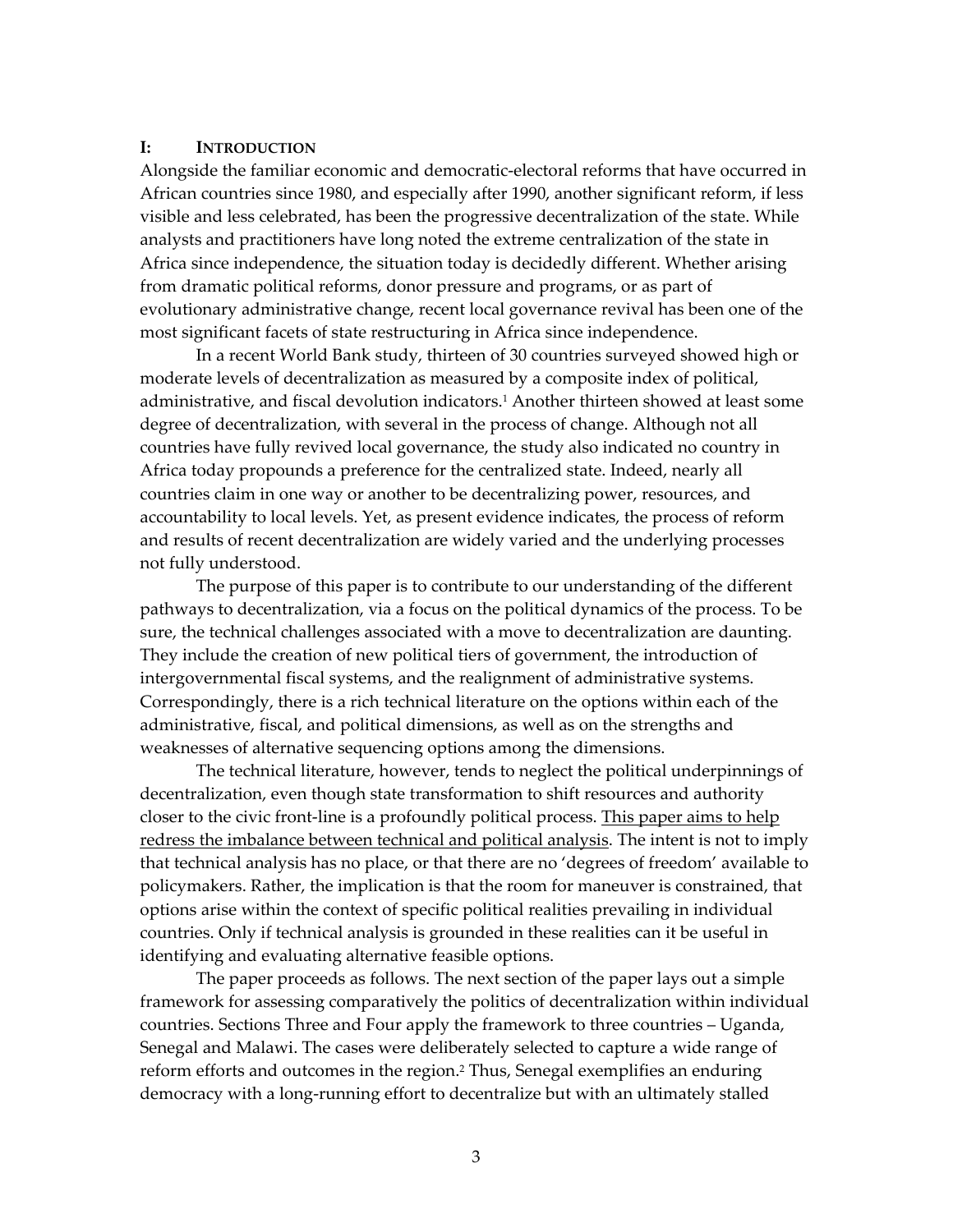process. Uganda exemplifies radical and early decentralization following a revolutionary take-over and one that is past the stage of installing structural reforms and now contends with consolidation. The political drivers of the very different Ugandan and Senegalese dynamics are explored in Section Three.

Section Four turns to Malawi as an intermediate case. Malawi's experience with decentralization is less long-lived than the other two; its current progress appears midway between that of Uganda and Senegal; and it evinces an ebb and flow in its decentralization reform often threatened by broader issues of an ongoing political transition. Additionally, the Malawian case raises some interesting questions as to the interaction between decentralization and grass-roots participation, and whether the latter can actively be nurtured in support of decentralized governance.

The paper's final section draws from the cases some suggested lessons for a politically-sensitive approach to decentralization reform.

## **II: ASSESSING THE POLITICS OF DECENTRALIZATION: A FRAMEWORK**

This section lays out a framework for assessing the politics underlying different pathways to decentralization. While our point of departure is the familiar distinction between 'big bang' and incremental reforms, the framework goes beyond this simple duality.

Traditionally, analysts identify 'big bang' reforms as those in which local political authority is created or revived, center-local fiscal governance systems deployed, and personnel transferred from the center to localities in a massive program rolled out across all sectors and regions, and within a short period.[3 M](#page-34-3)ost recently typified by the decentralizations in Indonesia and Pakistan, this mode of reform tends to be driven by intensely political imperatives, usually linked to a drive to recover or reinvent political legitimacy. Among the most prominent African examples are Uganda, South Africa and, in an ongoing case, Ethiopia.

The vast majority of African countries that have explored decentralization have done so incrementally, with changes ranging from the barely perceptible to more dramatic but sequential reforms over time. The list includes Senegal, Malawi, Tanzania, Mozambique, Zimbabwe, Cote d'Ivoire, and Ghana, with several of them tracing their evolutionary devolution (or intentions) to the 1980s especially. However, most subordinated that aim to the centralization that attended various shades of authoritarian rule. In addition, in the more recent phase of decentralization revival few countries have encountered the significant break with the established model of politics that would allow for a more energized pursuit of devolution given its implications for political control.

The narrow pre-occupation with 'big bang' versus incrementalist reform has at least two shortcomings. First, the universe of cases in the latter category is so broad, and so varied, as to render 'incrementalist decentralization' a meaningless 'catch-all', especially since the incremental mode typifies the large majority of decentralizing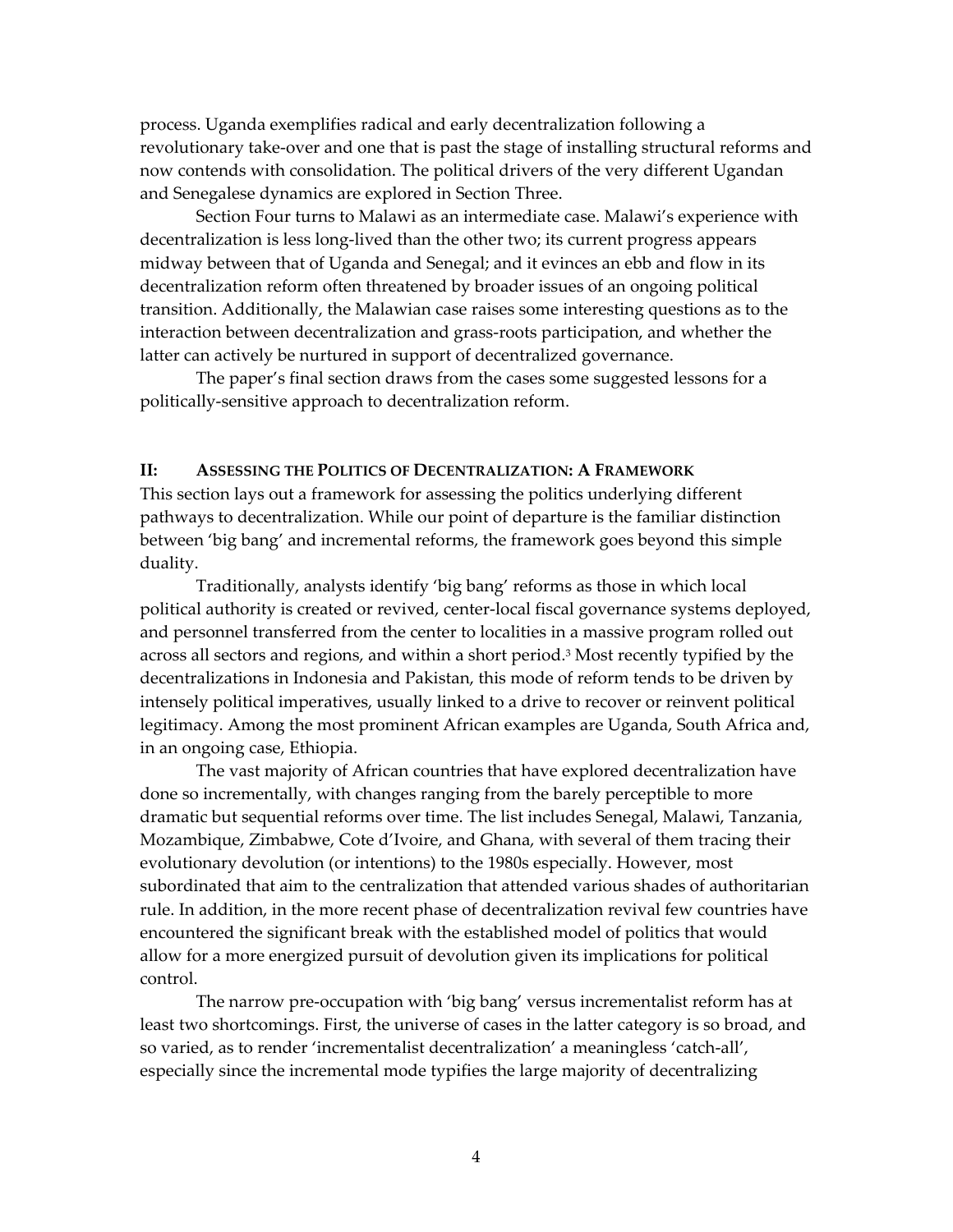countries, and hence deserves closer attention and differentiation based on the context that reform confronts.

Second, while much of the analytical literature and the internal Bank discussion on the choice between "big bang" and incremental decentralization focuses on the technical strengths and weaknesses of each option, declarations of the pace of reform as causal, desirable, or critical to success may overstate its relevance compared to the statesociety structure confronted by a reforming (or non-reforming) regime. Rather, the pace and substance of reform may be linked (as dependent variables) to the status quo ante as defined by the incentives, constraints and opportunities confronted by the principal stakeholders vis a vis any move towards decentralization.

Figure 1 lays out a two dimensional framework for assessing the dynamics of decentralization in individual country settings. The first dimension distinguishes among three key sets of stakeholders, vis a vis decentralization:

- *political elites*, comprising in particular the political leadership (which may be unified, or may be a coalition) which controls the levers of governmental authority;
- *bureaucrats* within central government, at all levels of authority; and
- *communities*, both local elites, and 'grassroots' stakeholders (the term 'community' is preferred over 'civil society' because it better captures the essentially 'local' dimension of civic activism that is especially relevant for an analysis of decentralization).

While external actors, especially development aid organizations, have significantly shaped decentralization policies in several countries, we do not analyze them separately for two reasons. First, we focus on internal constituencies, which, while influenced by external actors, respond principally and in the long run to internal dynamics. Second, the actions and interests exhibited by internal stakeholders presumably already reflect compromises with or reactions to the influence exerted by external actors.

Arrayed along the other dimension are three distinct (though potentially overlappin[g4\)](#page-34-4) phases of decentralization:

- *Engaging decentralization*, the initial phase when fundamental decisions as to state structure – specifically to what extent, and how, to shift resources and responsibilities 'downwards' to communities (including the establishment of elected local governments) – are on the national agenda;
- *Detailing decentralization*, the phase in which the specific fiscal and administrative mechanisms needed to give life to local empowerment are clarified and rolled out in an initial phase of implementation; and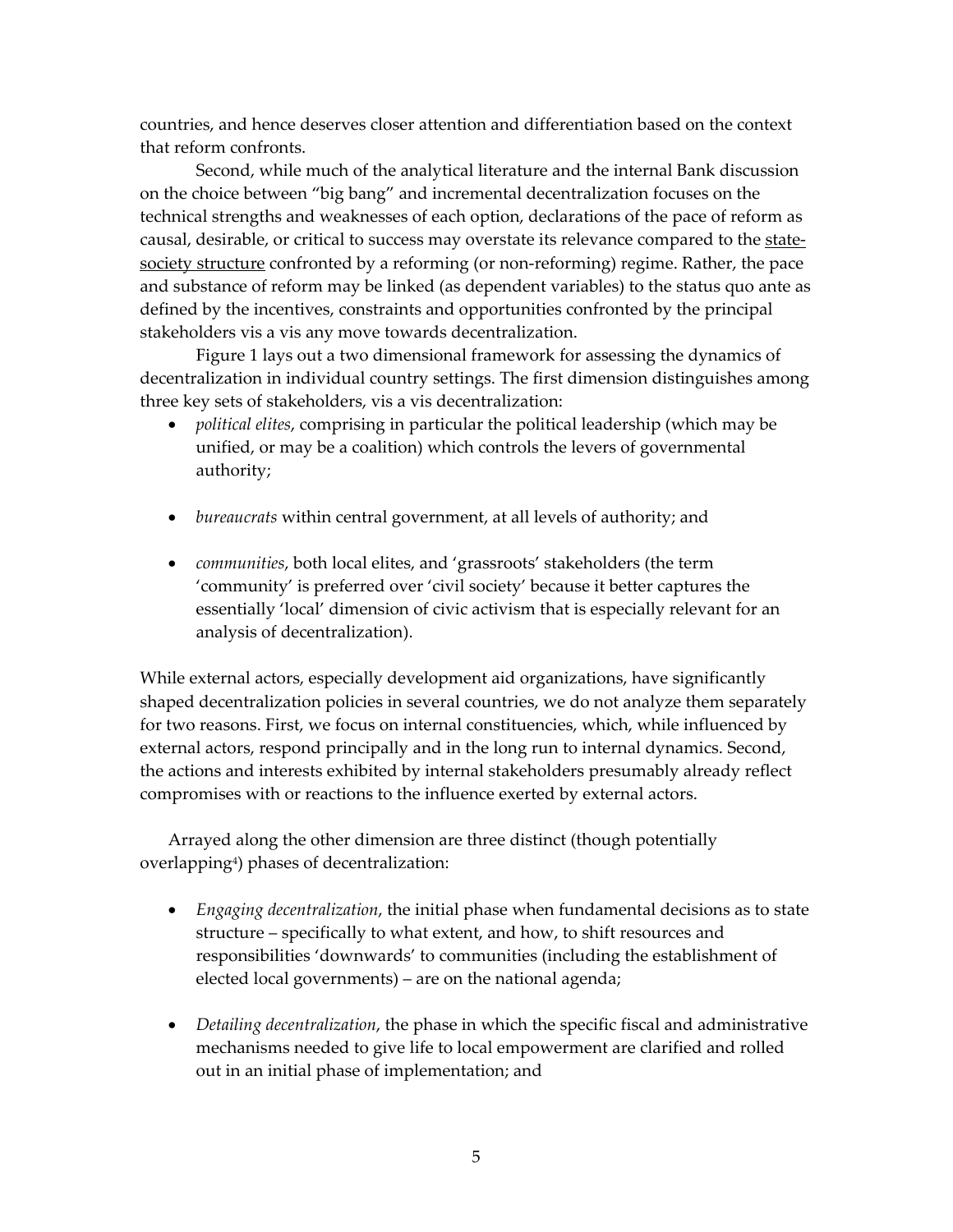• *Sustaining decentralization*, an ongoing phase of learning-by-doing in which the institutional arrangements of the intergovernmental system are continually finetuned

Figure 1 poses a series of questions vis a vis the role and influence of each stakeholder at each phase of the process. As the figure suggests, these roles vary both across stakeholders and, for a given stakeholder, across different phases of the decentralization process. Further, some questions are highlighted, signaling that the roles of different stakeholders may be more or less crucial at different phases of the process.

|                  | Political elite                            | <b>Bureaucratic</b>      | Community                                                                                                                |  |
|------------------|--------------------------------------------|--------------------------|--------------------------------------------------------------------------------------------------------------------------|--|
|                  | stakeholders                               | stakeholders             | stakeholders                                                                                                             |  |
| Engaging         | How strong is the                          | To what extent is        | How strong is                                                                                                            |  |
| decentralization | elite political                            | the decentralization     | bottom-up pressure<br>for local<br>empowerment?                                                                          |  |
|                  | consensus in favor                         | discourse                |                                                                                                                          |  |
|                  | of decentralization?                       | underpinned by           |                                                                                                                          |  |
|                  |                                            | technical and            |                                                                                                                          |  |
|                  |                                            | comparative<br>analysis? |                                                                                                                          |  |
| Detailing        | How engaged is the                         | How co-operative is      | How involved are                                                                                                         |  |
| decentralization | political elite in                         | the bureaucracy in       | civil society<br>organizations in<br>defining their entry<br>points and their<br>level of involvement<br>in contemplated |  |
|                  | ensuring that the                          | developing and           |                                                                                                                          |  |
|                  | details of                                 | <i>implementing new</i>  |                                                                                                                          |  |
|                  | decentralization are                       | decentralized            |                                                                                                                          |  |
|                  | consistent with the                        | systems of               |                                                                                                                          |  |
|                  | political intent?                          | governance?              |                                                                                                                          |  |
|                  |                                            |                          | technical details                                                                                                        |  |
| Sustaining       |                                            |                          | How capable are                                                                                                          |  |
| decentralization | To what extent do elite political and      | communities of           |                                                                                                                          |  |
|                  | bureaucratic stakeholders seek to reassert |                          |                                                                                                                          |  |
|                  | central control over authority and         | downward                 |                                                                                                                          |  |
|                  | resources?                                 | accountability on        |                                                                                                                          |  |
|                  |                                            |                          | local elites?                                                                                                            |  |

## **Figure 1**

Consider, for example, the (highlighted) role of political elites during the initial phase of engaging decentralization. Arguably, 'big bang' reforms are only possible and desirable when political consensus for reform is high and local grassroots organization is high. Where reform is attempted while the political consensus is low and the level of grassroots organization is low, decentralization is likely to stall or achieve only moderate and easily reversible gains. Thus, in those settings where decentralization reforms appear stillborn, with grand-sounding rhetoric and detailed planning never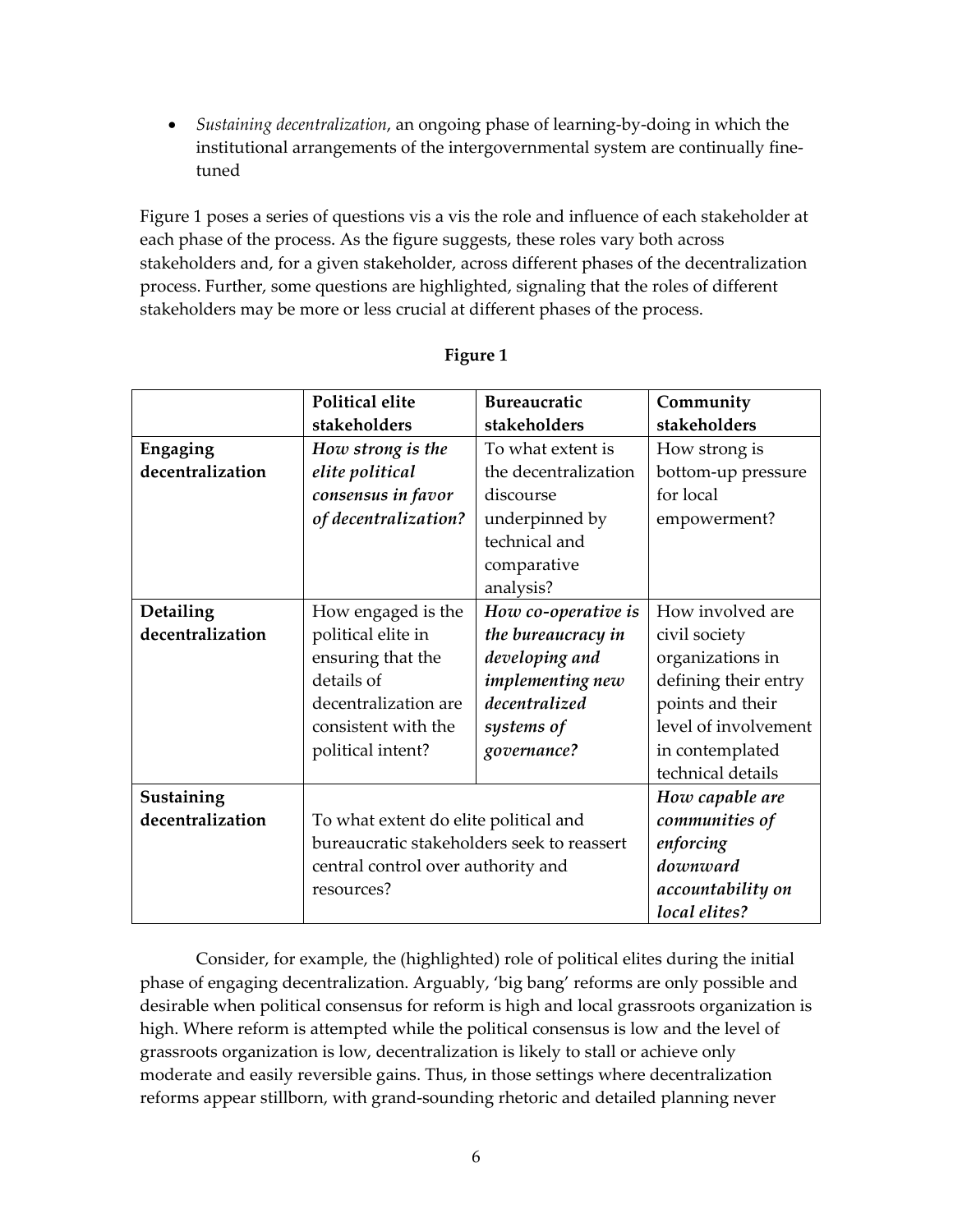translating into changes on the ground, reformers might have paid excessive attention in the *engaging decentralization* phase to technical questions of sequencing and capacity, and neglected the political dimension. Yet, at the initial stage, the extent to which a broad consensus is reached and champions are empowered to both push the agenda and survive backlashes determines the extent to which the process goes forward.

Now consider the (highlighted) role of the bureaucracy during the detailing phase. In some settings, decentralization reforms appear to move forward rapidly, only to disappoint down the road. Prima facie, the cause of this disappointment might be viewed as technical, with perception of failure interpreted as a consequence of the complexity of what is being attempted, and the difficulty of aligning the many facets of decentralization. But, even at this stage, sequencing and pace are not simply technical issues. They are continually conditioned by the enduring political consensus and commitment since at each stage new negotiations must be undertaken as old institutions and networks are unraveled, and as new communities of interest are affected. Central bureaucrats in particular may find themselves in an especially ambiguous position, given that only they have the detailed knowledge of administrative systems needed to make decentralization work. Whether they embrace the reforms, or resist them as potentially threatening, may thus be key to the technical coherence, and thus effectiveness, of implementation.

Finally, consider the (highlighted) role of community stakeholders vis a vis the ongoing sustainability of decentralization. Where the reform consensus is high but the level of grassroots organization is low then the path to reform may be a short-lived 'big bang' with a longer period of struggle to make installed components effective especially if installed components require an active and empowered citizenry at the local level. In cases where grassroots organization is strong but political consensus for reform is weak or non-existent, explosive social tensions may arise. Indeed, in such instances, the problem, typically strictly political, is much larger than centralization.

#### **III: COMMITMENT AND CONTRADICTION: UGANDA AND SENEGAL COMPARED**

In both Uganda and Senegal, decentralization has long been central to the development discourse. Uganda's National Resistance Movement (NRM) pursued 'popular rule' immediately upon acceding to power in 1986, and worked to give concrete substance to this decentralized vision throughout the 1990s. Senegal has been experimenting since the early 1960s with initiatives to counteract its Francophone legacy of strong centralization; high profile public sector reforms to deepen decentralization were initiated in 1972, 1984, 1990, and 1996. Yet, notwithstanding Senegal's long track record, as the next subsection will show, there has been much more progress in actually transforming the state in a decentralized manner in Uganda than in Senegal. Why this is the case will be explored in the subsections that follow, using the framework delineated in Section II.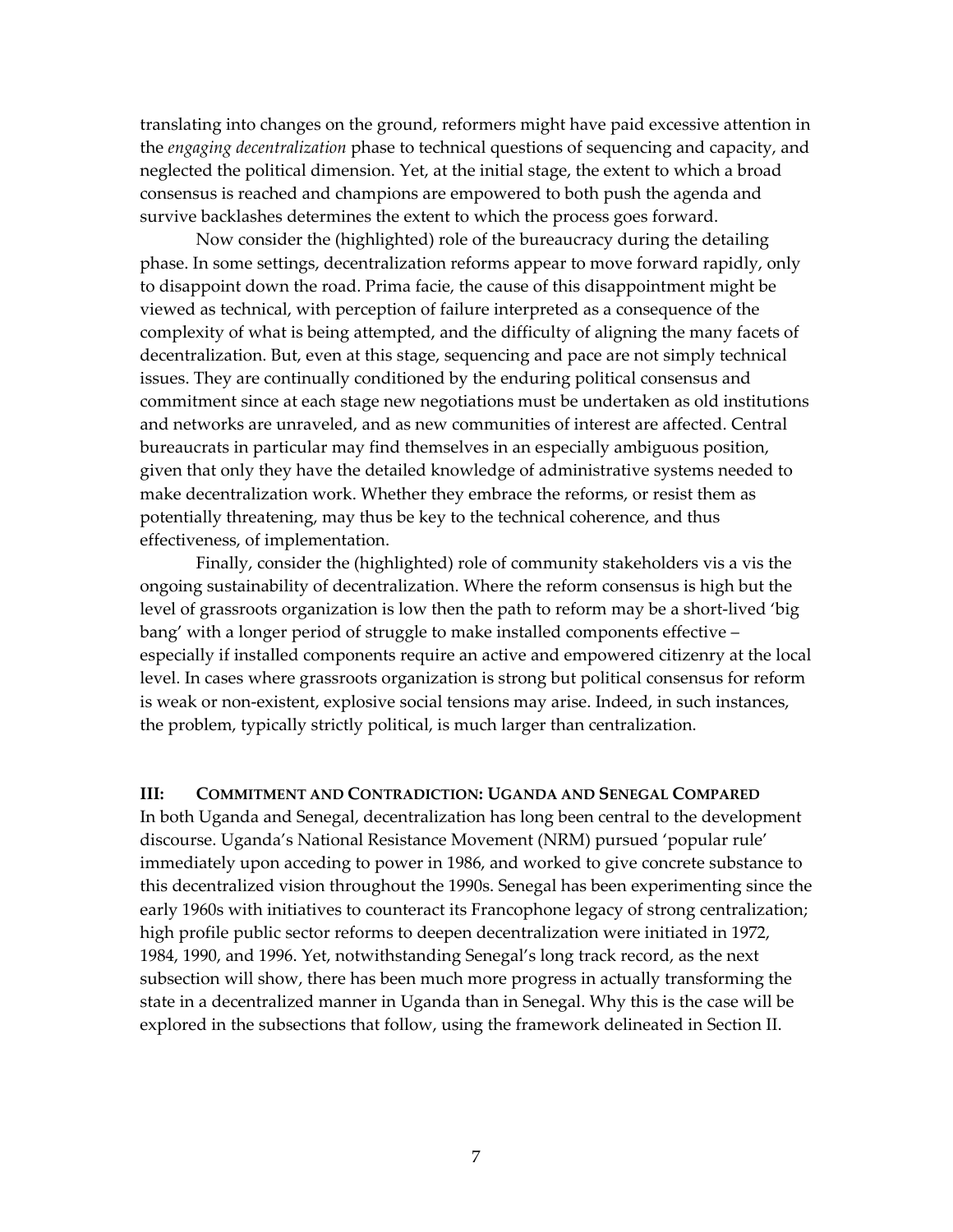#### *Progress in Decentralization*

Uganda and Senegal are among the more decentralized countries in sub-Saharan Africa, ranking (in a comparison by one of the present authors)  $2<sup>nd</sup>$  and  $8<sup>th</sup>$  most decentralized of a group of 30 countries.<sup>5</sup> However, this aggregate ranking conceals sharp differences between the countries in decentralization performance: On a 0-4 scale, Uganda is rated at least 3 for each of political, administrative, and fiscal decentralization. By contrast, Senegal achieves a score of 3 only for political decentralization, and scores only 1.2 ( $20<sup>th</sup>$ in the 30 country sample) for administrative decentralization.

*Political decentralization:* Both Uganda and Senegal have in place local authorities embedded in a comprehensive, well-defined framework of territorial governance. In both countries, the lowest tier of government is directly elected; turnout is reasonably good, and the elections are perceived to be fair.

Under the 1995 constitution, Uganda established the district as the most significant local government unit, with a directly elected district chairperson and council. There are at present 48 districts, a steep rise from the 39 initially established in the early phase of decentralization. In the initial phase of its decentralization in the late 1980s, Uganda had in place a five tier governance structure: Each village elected a ninemember Resistance Council, which in turn constituted an electoral college that elected a member to the next level resistance council at the parish and it in turn elected a representative to the sub-county, county, and district, and ultimately the National Resistance Council (NRC), effectively the parliament.<sup>6</sup>

Senegal's 1996 reform put in place an institutional and territorial landscape comprising 434 local governments: 11 regions, 103 communes (60 ordinary legal communes and 43 district communes) and 320 rural communes. The communes are elected bodies and have elected executives while the regional authorities are elected but their executive appointed by the president. Both the communes and regions have enjoyed legal personality and financial autonomy dating back to 1972.

*Fiscal decentralization, and formal assignment of responsibilities:* Without responsibilities – and without fiscal resources to follow through on formally assigned responsibilities – the creation of an elected local tier of government becomes an empty gesture. While both Uganda and Senegal have assigned far-reaching responsibilities to local government, only Uganda backs this up with the provision of adequate fiscal resources.

Ugandaís 1993 Local Governments Statute assigned a wide array of responsibilities to district-level local authorities. The competencies devolved to district councils included several duties previously overseen by ministries in charge of trade and industry; agriculture; lands and housing; education and sports; health; information; labor and welfare; internal affairs; women and youth; and tourism, as well as several functions of the ministry of local government.

The assignment of a broad range of responsibilities was undergirded by the provision of fiscal resources. As Figure 1 shows, between 1995 and 1998, transfers to local governments increased 148% from UShs. 118 billion in 1995-96 to UShs. 291 billion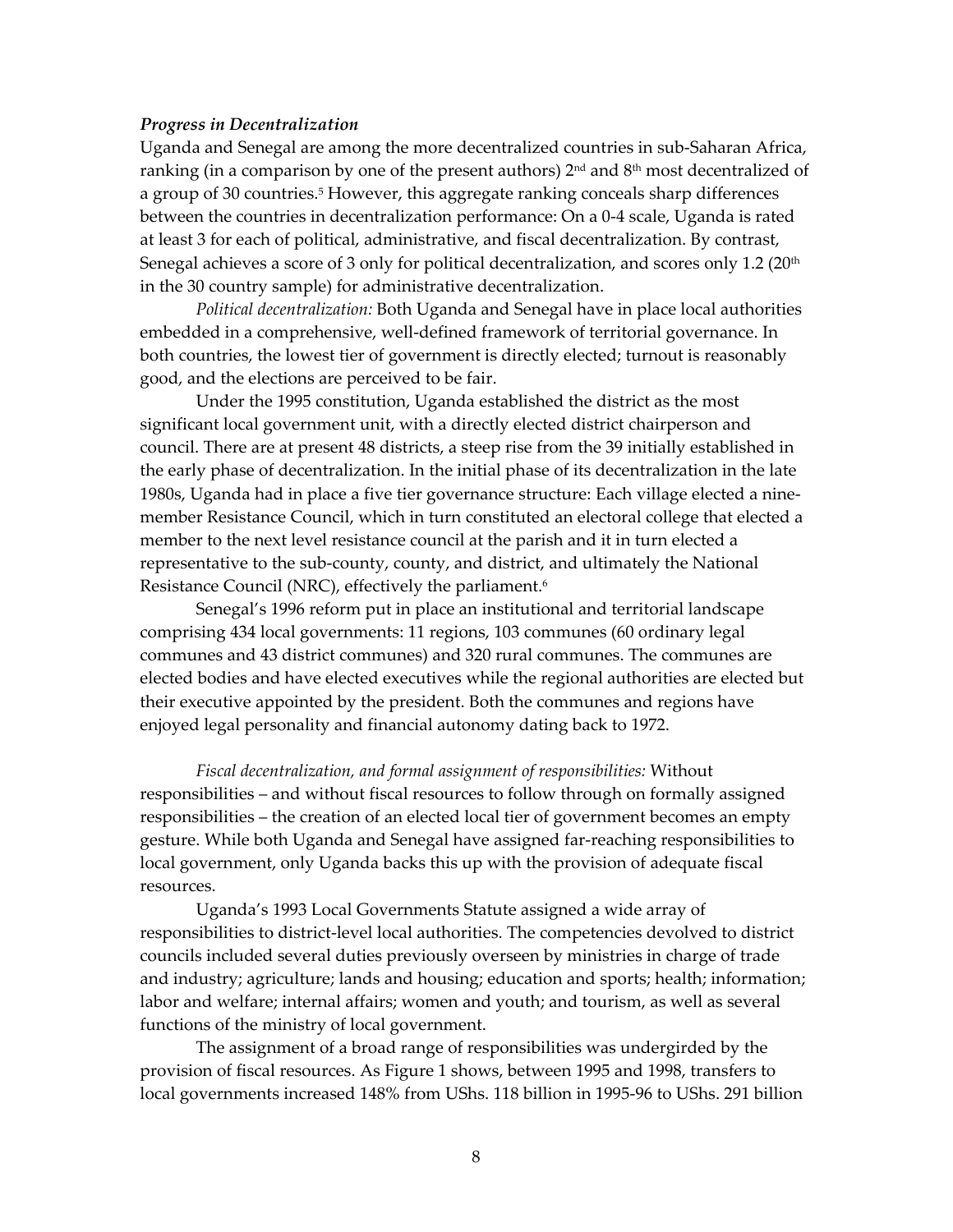in 1998-99. The share of Ugandaís consolidated national expenditures for which grants were made to local governments, already 11% in 1996, rose to 20% by 1999.[7](#page-34-7) 

| <b>Description</b>                  | 1995/96  | 1996/97 | 1997/98 | 1998/99 |
|-------------------------------------|----------|---------|---------|---------|
| Unconditional grants                | 40575    | 48718   | 51783   | 64388   |
| Conditional grants                  | 17935    | 37200   | 51150   | 83461   |
| Conditional salaries                | 59244    | 90597   | 101484  | 143646  |
| Unconditional as share of transfers | $34\%$   | 28%     | 25%     | 22%     |
| Total                               | 117755   | 176514  | 204417  | 291495  |
| As % of total expenditures          | $11.1\%$ | 15.8%   | 16.8%   | 19.9%   |

**Table 1: Transfers to Local Governments, 1995/6-1998/9 (Ushs millions)**

*Sourc e: Background to the Budget, 1998*

Note, though, that as the share of total expenditure transferred to local governments increased from 11.1% in 1995-96 to 19.9% in 1998-9, the degree of expenditure autonomy (share of transfers that were unearmarked) decreased  $-$  from 34% to 22%. This resulted from an increase between 1995 and 2000 in the number of conditional grants to fifteen. The proliferation of conditional grants in Uganda is illustrative of a strategy on the part of sectoral ministries to use the intergovernmental fiscal system in ways that "protect" expenditures in priority areas (often at the expense of expenditure autonomy). As Uganda illustrates, intergovernmental fiscal transfers on a large-scale do not automatically guarantee expenditure autonomy for local government tiers.

While the Ugandan fiscal system is something of a 'half-way' compromise between centralization and devolution  $-$  i.e. provide money, but with strings attached  $$ the Senegalese system goes nowhere near even that far. To be sure, in terms of the administrative allocation of responsibilities, Senegal's 1996 decentralization reforms appear initially almost as far-reaching as Uganda's. The 1996 law formally transferred to communes nine areas of responsibilities - planning, land planning, public land administration, urbanization, health, education, environment, youth and sports/culture. Finance did not, however, follow function.

The 1996 law also made provision for the establishment of two funds to provide budget support to enable local governments to take on these expanded responsibilities – a Decentralization Fund (the *fond de dotation a la decentralision, FDD)* to finance current expenditures, and a fund to finance local investment (the *fond díequipement des collectivites locales)*. In practice, however, the transfer of fiscal resources has been way below a level commensurate with the expanded scale of responsibilities. Unofficial Senegalese government estimates were that 80 to 100 billion CFAs (about 25 percent of consolidated public expenditures for the year 2000) were required to finance the expanded responsibilities. In practice, the total combined amount budgeted in 2000 for the two funds was only 9 billion CFAs (under 3 percent of consolidated expenditures)  $-$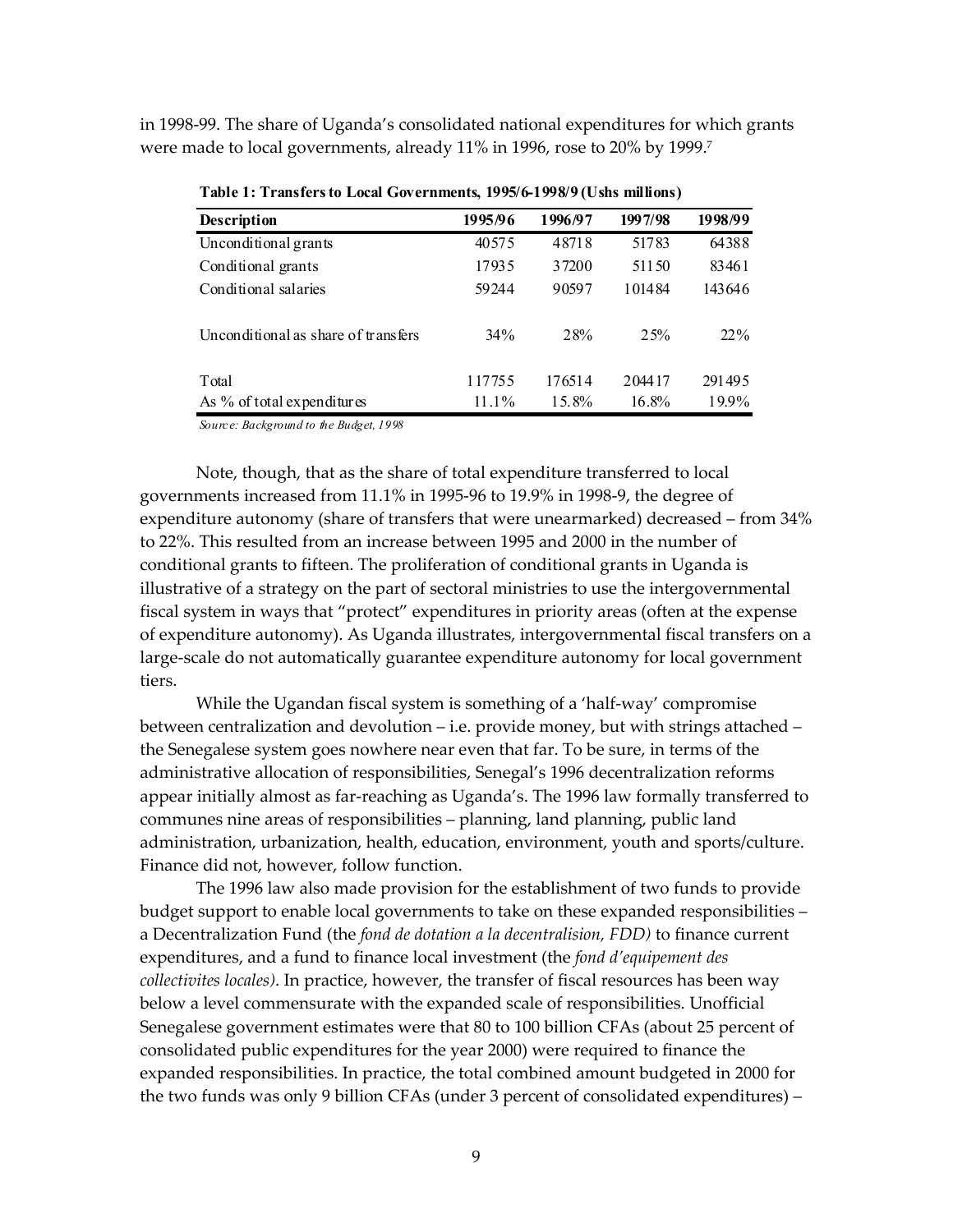with commune-specific data suggesting that the actual amounts transferred were below the allocated amount, and indeed had declined after 1997.

*Administrative decentralization:* Administrative reform is needed to give effect on the ground to the reassignment of responsibilities, and associated fiscal decentralization. It has multiple dimensions, potentially including:

- Reassignment of staff from being employees of central government to local government employees (or, at a minimum, taking direction from elected local authorities);
- Loosening control over the terms and conditions of employment at local government level, potentially to the point of allowing them to be set by individual local governments themselves; and
- Realigning central ministries to take on strategic, regulatory, standard-setting and monitoring functions, not (now decentralized) direct service delivery.

Note that deconcentration – the shifting of resources and personnel within central government from the capital city to outlying offices - is not decentralization, but can facilitate it. Whether or not it does so depends in important part on whether deconcentrated staff help build the capacity of local governments, and their bureaucracies, with a view to eventually working themselves out of a job. Or whether they compete with local authorities and work to assert central government control at the deconcentrated level. In the context of this paper therefore, we view decentralization as having at its core a devolution of a full complement of power, resources, and responsibilities to local entities - what others have called democratic decentralization.

As with the fiscal dimension, Uganda's approach to administrative decentralization has been simultaneously bold and constraining. It has been bold both in its willingness to reassign staff from central to local government, and in its readiness to realign central ministries to reflect these transformed realities. Thus, the 1993 Local Government Act transferred administrative power from a deconcentrated district administrator to the chair of the 'downwardly accountable' district council government and mandated the transfer of civil servants in the decentralized ministries to the district councils. In part as a consequence of these changes, between 1992 and 1997 total employment in Uganda's central government fell from 320,000 to 147,000.

Yet alongside these bold, decentralizating actions, the new Ugandan institutional order also built in a variety of mechanisms to ensure that the center retained the capacity for discretionary intervention at the local level. Under the 1993 legislation, budgetary control of deconcentrated ministries remained in the hands of District Executive Secretaries, who reported to the center, not district councils. Moreover, the post of chief Central Government Representative (CGR) was created. Appointed by the president and charged with overseeing all central government activities and supervising political mobilization and security matters locally, though formally politically neutral, the CGR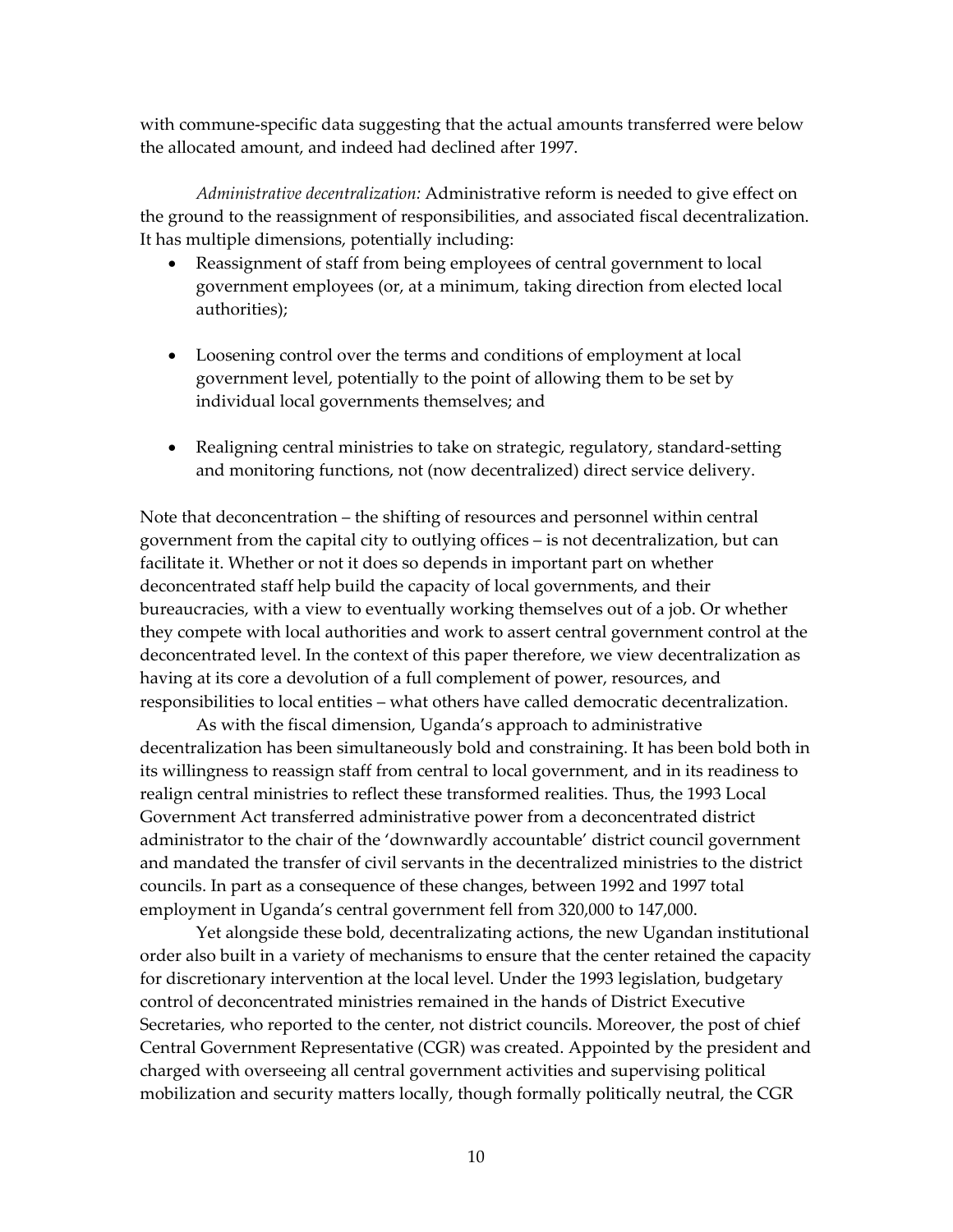position bore a close resemblance to that of the former District Commissioner.[8 T](#page-34-8)he central government also retained the power to suspend or dissolve district councils and to change the parameters of prerogatives ceded to local authorities by action of the Minister in charge without recourse to parliament. Finally, while District Service Commissions (DSCs) were created to take responsibility for setting and overseeing the terms and conditions of employment of subnational public employees, norms and membership in the DSC had to be vetted by the national Public Service Commission. The DSCs thus lack key aspects of the authority needed to autonomously carry out their role.

If the Ugandan approach to implementing administrative decentralization combines boldness with residual control, in Senegal, by contrast, no boldness whatsoever is evident. Consistent with Francophone practice, there is virtually no (even semi-) independent bureaucracy recruited by, and accountable to local authorities. Rather, the intent of Senegal's 1996 decentralization law (and the earlier reforms) was to institute a multi-level, deconcentrated structure for central government, with line ministries represented at the central, regional and district levels, plus multi-purpose technical service centers intended to provide support for local governments at the district level. The deconcentrated offices of central government would act on behalf of elected local governments.

This has not worked as formulated. As a recent study has shown<sup>9</sup>, the deconcentrated realm remains small, weak in implementation, and accountable upwards to principals at the central government level. Constraints inhibiting effective operation at the deconcentrated level include the following:

- Staffing at the deconcentrated level remains insufficient;
- Personnel recruitment and management continues to be centralized;
- Inadequate resources are provided to operate at the deconcentrated level, and where resources are provided the disbursement process remains centrally controlled and cumbersome;
- Investment decisions continue to be centralized;
- Friction is pervasive between the staff of deconcentrated services and locally elected officials.

*Progress in decentralization, an overview:* In sum, while both Senegal and Uganda have in place the political architecture needed for decentralization, only in Uganda has this been complemented with fiscal and administrative systems capable of giving life to the formal structures. As the next subsections will show, these variations in performance can be explained by differences in the political and bureaucratic incentives which shaped the ways in which each country engaged and detailed decentralization, and in which civil society participated in the process as a whole.

#### *Engaging Decentralization – with, and without, an embrace*

This section contrasts the extent to which political elites in Uganda and Senegal embraced decentralization during the initial, *ëengagingí* phase identified in the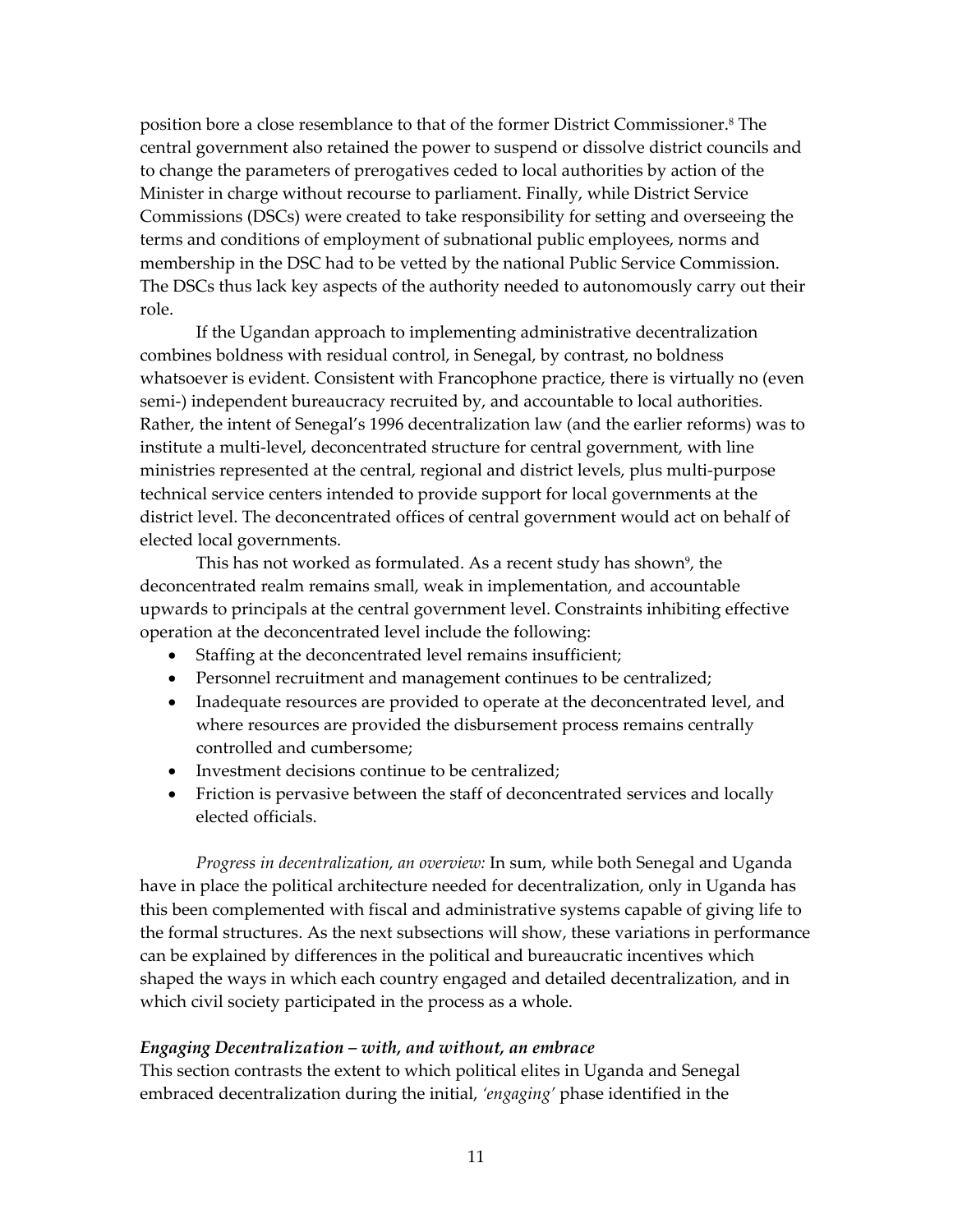framework laid out in Section II. Prima facie, for political elites at the center of power to embrace decentralization is something of an unnatural act: it seemingly involves the surrender of power on the part of politicians who are likely to have devoted their lives to its accumulation. Understanding the extent to which political elites embrace an agenda of decentralization thus requires careful attention to the underlying incentives and constraints governing their behavior. As will become evident, these were radically different in the Ugandan and Senegalese settings.

*Ugandaís embrace of a decentralization ëwindow of opportunityí:* Decentralization in Uganda was intensely political and very much tied to the National Resistance Movement's (NRM) pursuit of legitimacy after capturing power in January 1986. Conditions that Uganda confronted in 1986 provided three factors that were important to the success of the decentralization program. First, the collapse of a brutal central state made possible a critique (and for the incoming regime already a praxis) that made decentralization desirable; second, the significant collapse of the state provided institutional fluidity that made decentralization less resistible by vested interests. And third, the NRM proved itself to be a regime both strong and astute enough to insist on decentralization and to author friction-neutralizing compromises to further its purposes.

The context in which the NRM came to power and the nature of the state it found explain much of why decentralization was central to its political agenda. The NRM under President Yoweri Museveni was the revolutionary descendant of a political party defeated in Uganda's problematic 1980 elections. Following widespread complaints that the election had been rigged, the NRM formed and begun a guerilla war that eventually overthrew the second of short-lived military regimes that had intervened in the interim. Once it took power, the NRM pursued its Ten-Point Program of national reconstruction.[10](#page-34-10) Significantly, the very first goal of the program was to restore power to the people starting with holding elections at the village level. Indeed, instituting villagelevel elections and creating so-called Resistance Councils was a tactic that the NRM had adopted in its insurgency as it progressively conquered villages in its march to the center.

The introduction of this level of democratic decentralization emanated from a critique of the decline of the 'democratic' state, especially at the local level, since independence. While the most graphic and memorable decline was under Idi Amin's military dictatorship (1971-1979), the decline of local government (and governance in general) had begun under Uganda's first president, Milton Obote. A brief review of this history helps understand the verve with which the NRM pursued and Ugandans embraced decentralization in the late 1980s. After independence and until 1986, centralization proceeded in tandem with the rise of authoritarianism in Uganda and was marked by a series of events that indicated the decline of constitutional rule. The years following independence in 1962 were characterized by a tension between the kingdoms and the central state. In 1966, President Obote suspended the independence constitution that had provided for a quasi-federal arrangement between the central state and the precedent traditional kingdoms, the most important of which was Buganda.<sup>11</sup>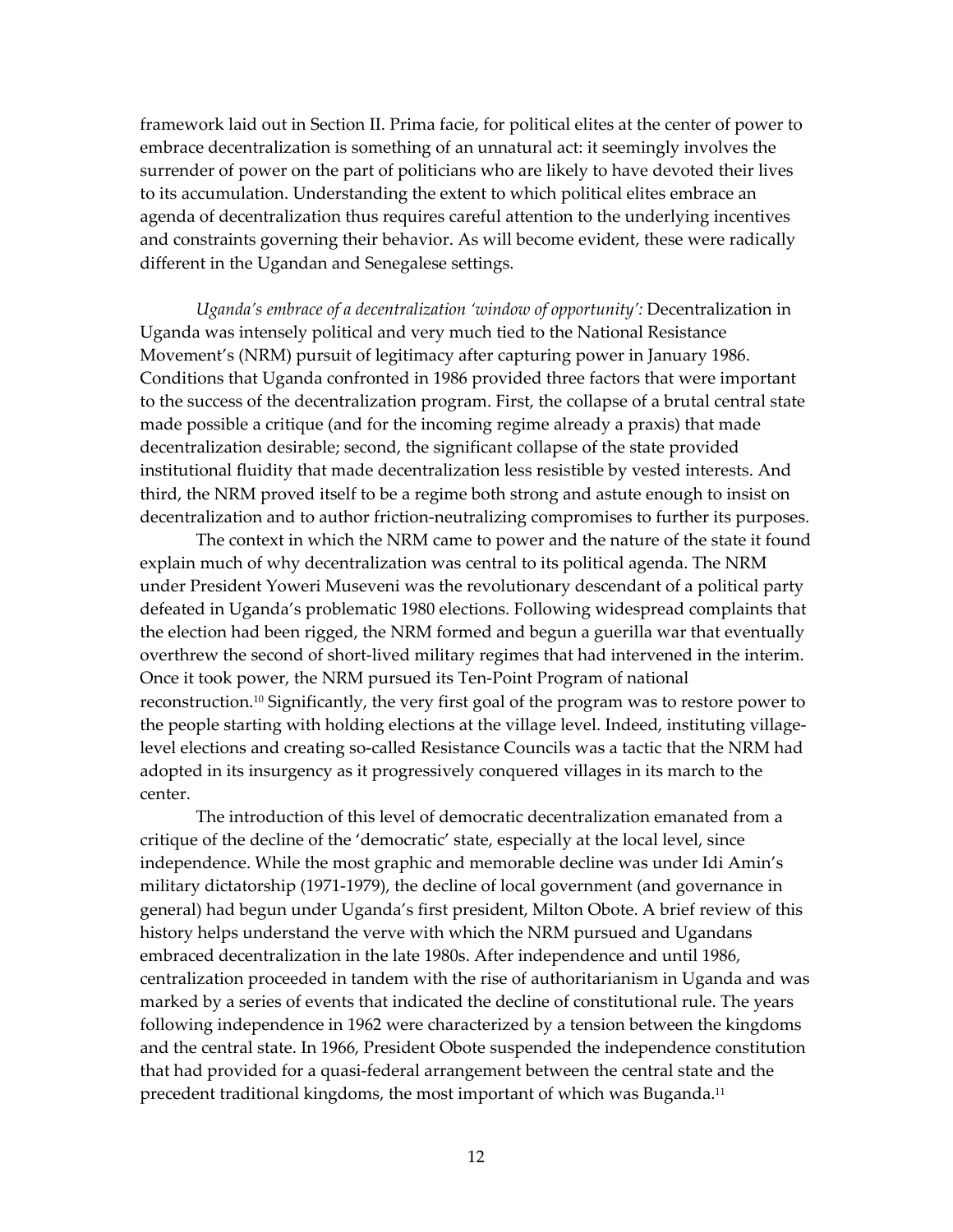The abrogation of the independence constitution and the enactment of the 1967 constitution (essentially via extreme duress over parliament) underscored the extreme centralization of power under Obote. Under the 1967 Local Administration Act, local councils became largely appointed bodies. According to one analyst, since independence and especially after 1967, local governments "became not only instruments of central and party control but also sources of patronage and personal enrichment, trends for the most part reinforced under Amin and Obote II regimes".<sup>12</sup> As Tukahebwa summarizes:

The UPC government in the 1960s centralized power while the military regime in the 1970s accentuated centralization and militarized local administration up to the lowest level. Local administrations were thus avenues through which military directives could filter from the top to the lowest levels in the villages.<sup>13</sup>

It was in reaction to this lack of local representation and the excessive brutality of the central state under all the successor regimes following Obote's (1962-1971), that the NRM pursued a preference for local power as a foundation for its own regime's legitimacy. The institutional fluidity that confronted the NRM once it assumed power was also an important opportunity for it to re-write the rules of state power. Thus, as Nelson Kasfir notes, when the NRM assumed power it proclaimed the 1967 constitution - the last workable legal framework - but circumvented its deeply centralizing notions by "suspending portions that granted executive and legislation powers to the president and parliament".<sup>14</sup> Instead, the NRM re-designed the legislative organs around the five tier, village-anchored, electoral college structure described earlier.

*Senegal – engaging decentralization without consummating: Upon independence,* Senegal inherited the radically centralized state that was the legacy of colonialism across Africa, and especially Francophone Africa. As with most newly independent African countries, the Senegalese restlessly experimented with a variety of options for restructuring the state bequeathed by colonialism; *engagement* with options for decentralization was an important part of that exploration.

Yet for all of its experimentation, in practice Senegal has been among the most stable countries in independent Africa. Unlike Uganda, where the 1986 NRM regime marked a profound break with the colonial legacy (which had itself decayed terminally over the previous fifteen plus years), Senegal is in many ways a model of continuity, and gradual change. This stability has yielded some important benefits: a progressively more pluralistic polity; slow, but relatively steady (and certainly better than the African average) economic gains. But it has not been an environment conducive to substantial state restructuring – not only vis a vis decentralization, but more broadly. In the view of some official assessments, after 42 years of independence, "the administration is still excessively centralized", "its performance is low" and "it costs too much".<sup>15</sup>

Reflection on the disconnect between the imperatives of decentralization on the one hand, and Senegal's institutional legacy on the other helps account for this modest progress. In Senegal, as in other post-colonial African states, the character of the state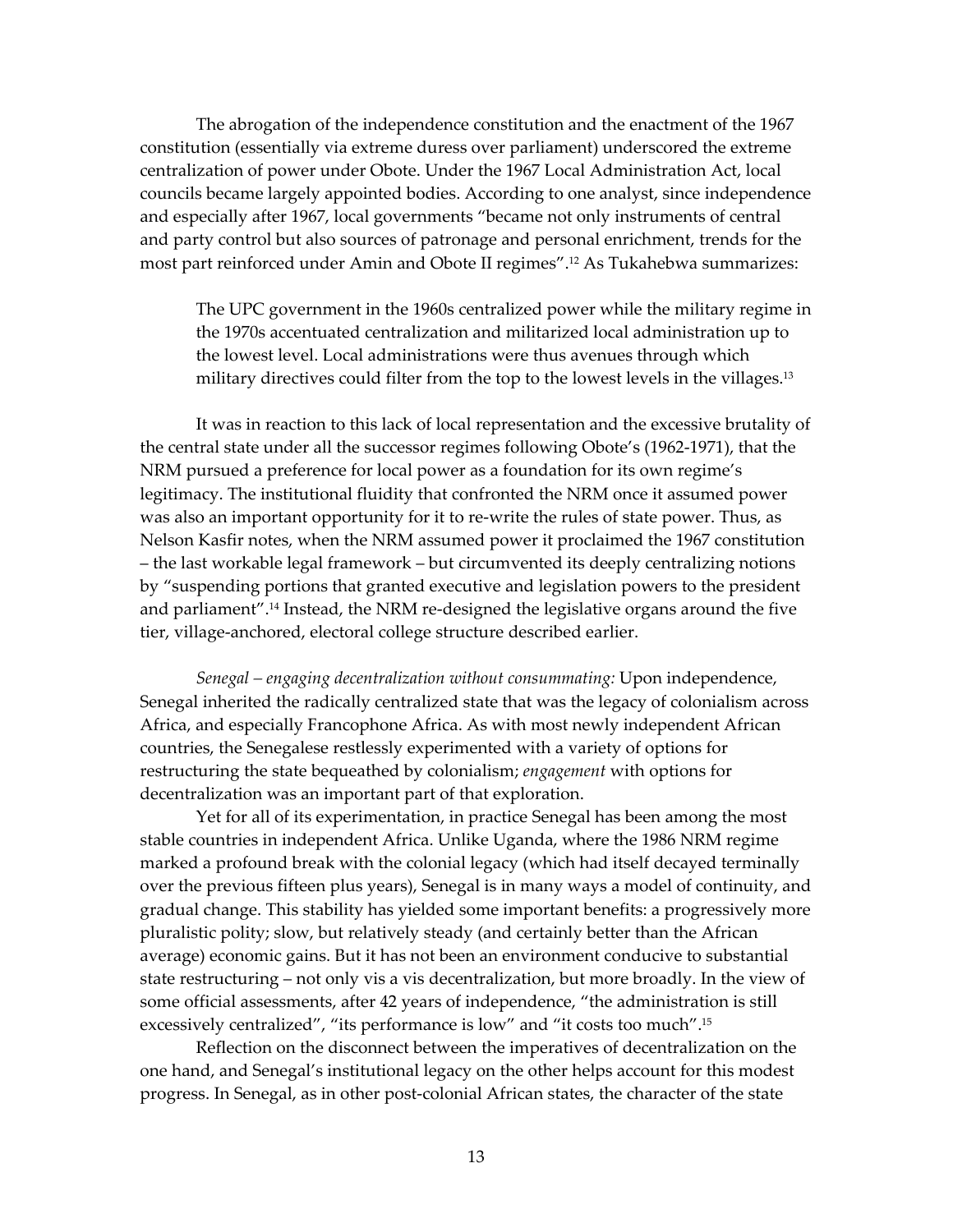has been shaped by two critical conditions which prevailed at the dawn of independence, and which gave rise to intense intervention in society and economy, for which centralization of decision-making was viewed as necessary.The first of these was an agenda of transforming and developing society, which it embraced as its overriding project even as it confronted scarce resources. The second was the shallow legitimacy of the state, which arose from the brevity of its historical existence and which created an imperative for the Senegalese state to entrench itself in fairly short order after independence.

Not unlike its French colonial precursor, the post-independence Senegalese state's intervention in society was founded on the need to tightly control the interior and in particular arrest the potential centrifugal tendencies that across the continent threatened the very existence of the state. As a result, the central state relied heavily on a top-down system that *administered* the interior rather than allow autonomous local governance structures, which it saw as potential independent sources and arenas of power likely to challenge the weak center. Projecting state presence, securing its supremacy and, when possible, imposing its prerogative for taxation, became critical goals for the state. In this context, public order often underscored by concurrence and convergence among elites possible only within centralized decision-making leads to the dominance of the executive, which then becomes the principal and often the only mover of state action.

The state's quest for dominance over and legitimacy in society can further be seen in the longstanding relations it has had with the Islamic brotherhoods, which have been central to politics in Senegal since before independence in particular in mediating state presence at the local level.<sup>16</sup> Although a secular state, it has had to secure support and compliance from the Muslim *sufi* orders to which an estimated 90% of the population belongs and which hold significant influence in individual and community relations with the state. For instance, in electoral politics, edicts (*ndigal*) from religious leaders historically played an important role in maintaining support for the *Parti Socialiste* (PS) and, in critical elections, the withholding of such support often turned the fortunes of politicians. At the local level, the *sufi* brotherhoods are even more significant interlocutors of state power and resources, with religious leaders often being the principal local notables through whom the state must negotiate legitimate entry into communities. That the Christian president Senghor was able to remove his Muslim PM in a showdown shortly after independence was largely due to the formerís willingness to recognize (and thus empower) the *sufi* orders as critical anchors of state legitimacy in society. That the current president made a very public pilgrimage to consult his *marabout* (religious teacher) in one of his first public acts as president-elect is telling of the influence of the orders in Senegalese politics. Given that their power is most significant at the local level, the *sufi* orders are likely to influence decentralization as it will necessarily change the nature of the *marabout*-state relationship. The reasons why this relationship is likely to have been a disincentive to a transfer of authority from the center to democratically elected local authorities are explored later.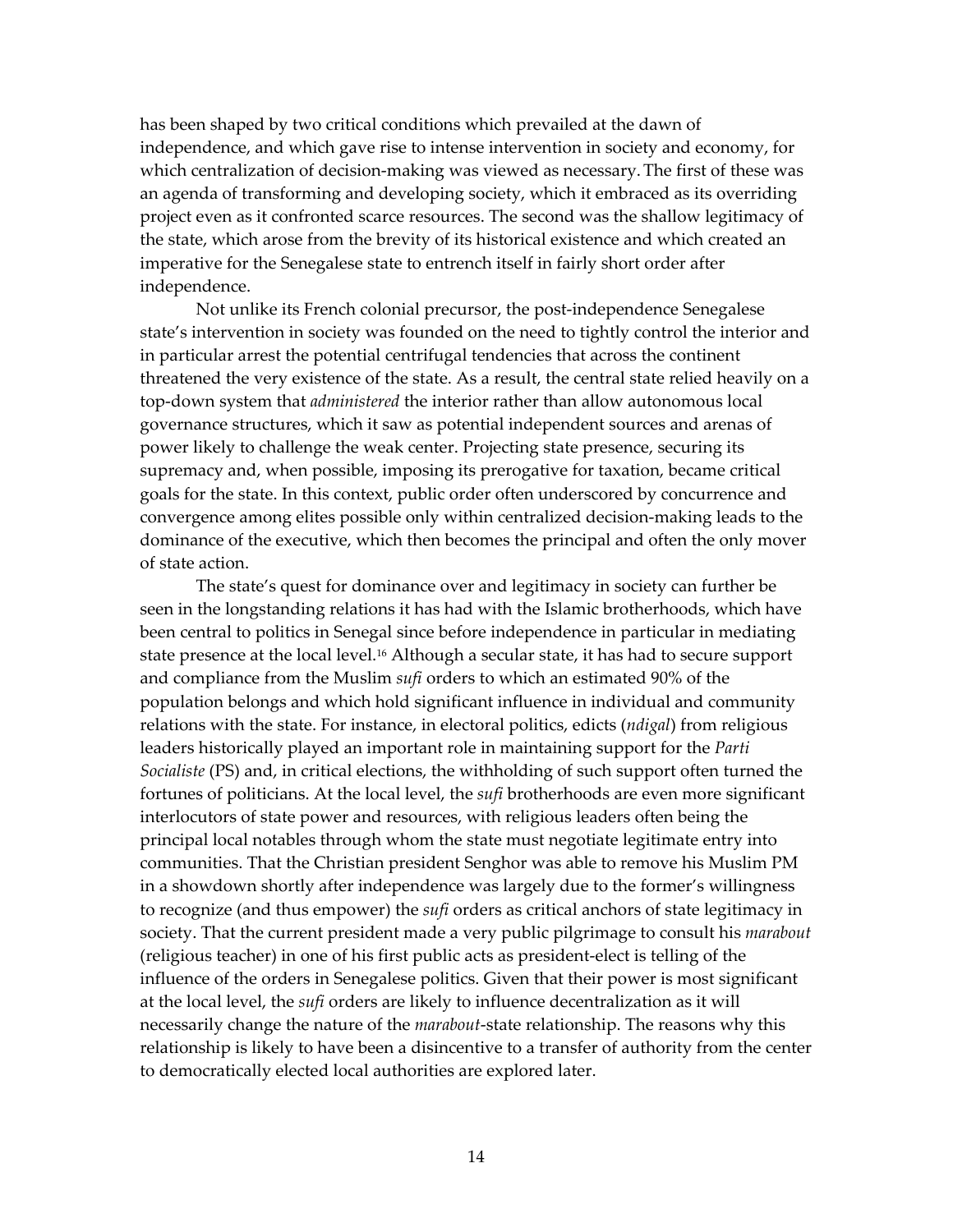More recently, the reduction of the legitimate purview of state action through adjustment has made politicians and (as will be explored further below) bureaucrats particularly sensitive to preserving the remaining areas – especially those critical to imperatives of statehood such as revenue raising, expenditure, and projecting control (exercise of power)[.17 T](#page-34-17)he further constraints on central power implied by decentralization therefore invites blockage rather than support from state elites. Further, resistance to shedding further power or prerogatives to local authorities is likely to have been exacerbated by the transition associated with the regime change which took place in 2000.

In sum, attention to the incentives of Senegal's political elites suggests that what is remarkable is not so much the lack of progress (relative to Uganda) in effecting decentralization, but the fact that (at least by comparison with other African countries) there has been any progress at all.

### *Detailing Decentralization: harnessing the bureaucracy to a new order*

*Detailing decentralization* is defined in this paper to comprise both the technical work of designing the fiscal and administrative 'nuts and bolts' of the intergovernmental system, and implementing these designs. The role of the central bureaucracy is key in both technical design and implementation; however, its incentives are mixed – especially when it comes to implementation. Indeed, in the phase of detailing decentralization the crucial difference between Uganda and Senegal is not so much in attention to the technical dimensions of the challenge (with which Senegal has engaged over a period spanning forty years) as it is in beginning to implement workably one or other variant of the technical models. This subsection explores why the process of harnessing the central (and deconcentrated) bureaucracy to the task of workably implementing decentralization was able to proceed further in Uganda than in Senegal.

*Ugandaís bureaucrats and their political principals:* The terms of the relationship between Ugandaís political leadership and its central bureaucracy were defined by the accession to power of the NRM in 1986, and the means via which it occurred. That process left no room for doubt that the new political leadership was in the driver's seat, though the process through which this assertion of political authority was effected took some years to complete, and ultimately the new leadership itself proved willing to embrace genuine decentralization only up to a point.

When it came to power the NRM initially accommodated many of the remnants of central state authority, especially the district administration, which tended to be the portion of the bureaucracy that survived several regimes as it acted (albeit powerfully) at the margins of the state: heads of government departments and chiefs were ex-officio members of Resistance Councils, and councils could be suspended by the central government for certain offences. A District Administrator who was a presidential appointee headed the district administration, while former District Commissioners were placed as District Executive Secretaries overseeing deconcentrated government ministries.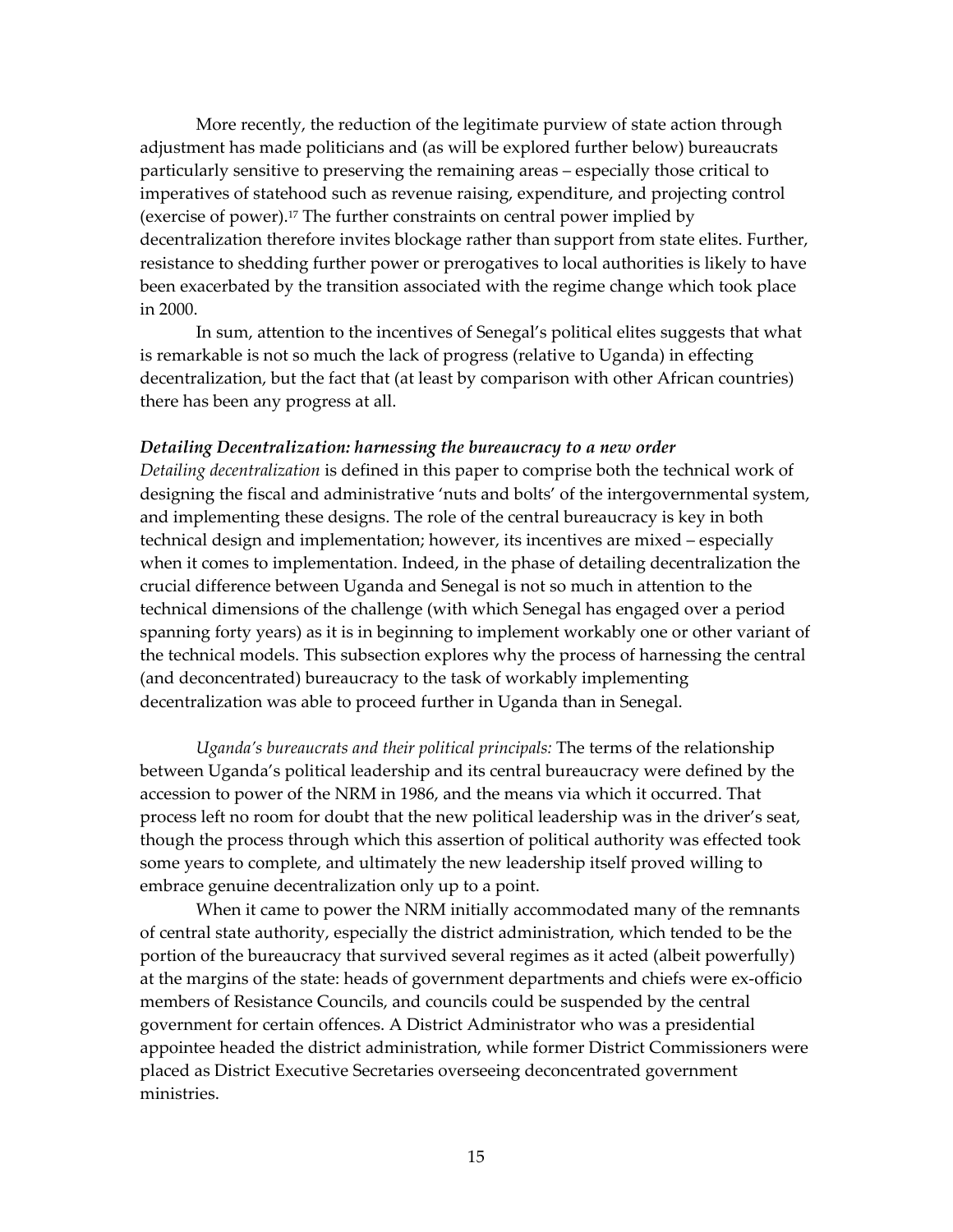The integration of this vestigial officialdom was largely shaped by the NRMís inexperience in governing, the fact that it did not have enough people to ensure total dominance of the system, and an enduring propensity to compromise in the interest of a broad-based government. According to Kasfir, the "NRM leaders viewed this principle as an NRM reform intended to reverse political disorder by inviting opponents of the government to share power, instead of following the previous practice of monopolizing power in the hands of the victors".<sup>18</sup> Thus, for example, the NRM invited several of its opponents to join the cabinet when it came to power. It is in these compromises that the regime's early drive for legitimacy and fundamental concern to retain power is clearest.

Set against this initial retention of the deconcentrated structure was the NRM's commitment to the establishment of village level Resistance Councils to govern at the local level. While in "no other respect during its first four years did the NRM government achieve as much progress in implementing the political program," by 1990 the RC system seemed to reach its limits as an effective system of decentralized government[.19 I](#page-34-19)n the absence of fiscal and administrative levers, in practice, local councils were limited to the mundane such as the distribution of commodities in times of shortage[.20 I](#page-34-20)nevitably, tensions emerged between RCs and deconcentrated civil servants, schooled as the latter were in longstanding authoritarian and centralizing practices. And, inevitably, given the new realities of power in Uganda, the political leadership moved to restructure the relationship between its newly-created five-tier political structure and the deconcentrated authorities.

The 1993 Local Governments (Resistance Councils) statute marked the launch of the detailing phase of decentralization - structuring, legislating, and implementing the specific political, fiscal and administrative arrangements described earlier. It moved the decentralization agenda beyond dispersing political power (albeit with continued central tutelage) and worked to concretize decentralization through "localized control over policy making, implementation and financial management".<sup>21</sup> The focus shifted from preoccupation with creating village level councils (LC I) to technically facilitating the districts (LC V) and providing them with substantive power to make decisions.

Yet, for all that, power had shifted decisively to the NRM - and for all the NRM's commitment to decentralized participation – there proved to be limits to how far Uganda's political leadership was ready to let go over central bureaucratic control over the decentralized realm. In part, these limits reflected a residual legacy of the past. For example, although a Commission of Inquiry to review decentralization and recommend further measures to deepen it had been appointed in 1987, it was not until 1993 that the formal changes were adopted. This delay reflected bureaucratic resistance, opposition from politicians especially of the old order, the lack of precedent and of champions outside the political establishment.<sup>22</sup>

But, as outlined earlier, the 1993 legislation also signaled a continued commitment on the part of the new leadership to maintain, through the (presumably now loyalist) central bureaucracy, discretionary influence at the decentralized level – evidenced by the continuing roles at the district level of the deconcentrated District Executive Secretary (DES), and of the Central Government Representative, as well as the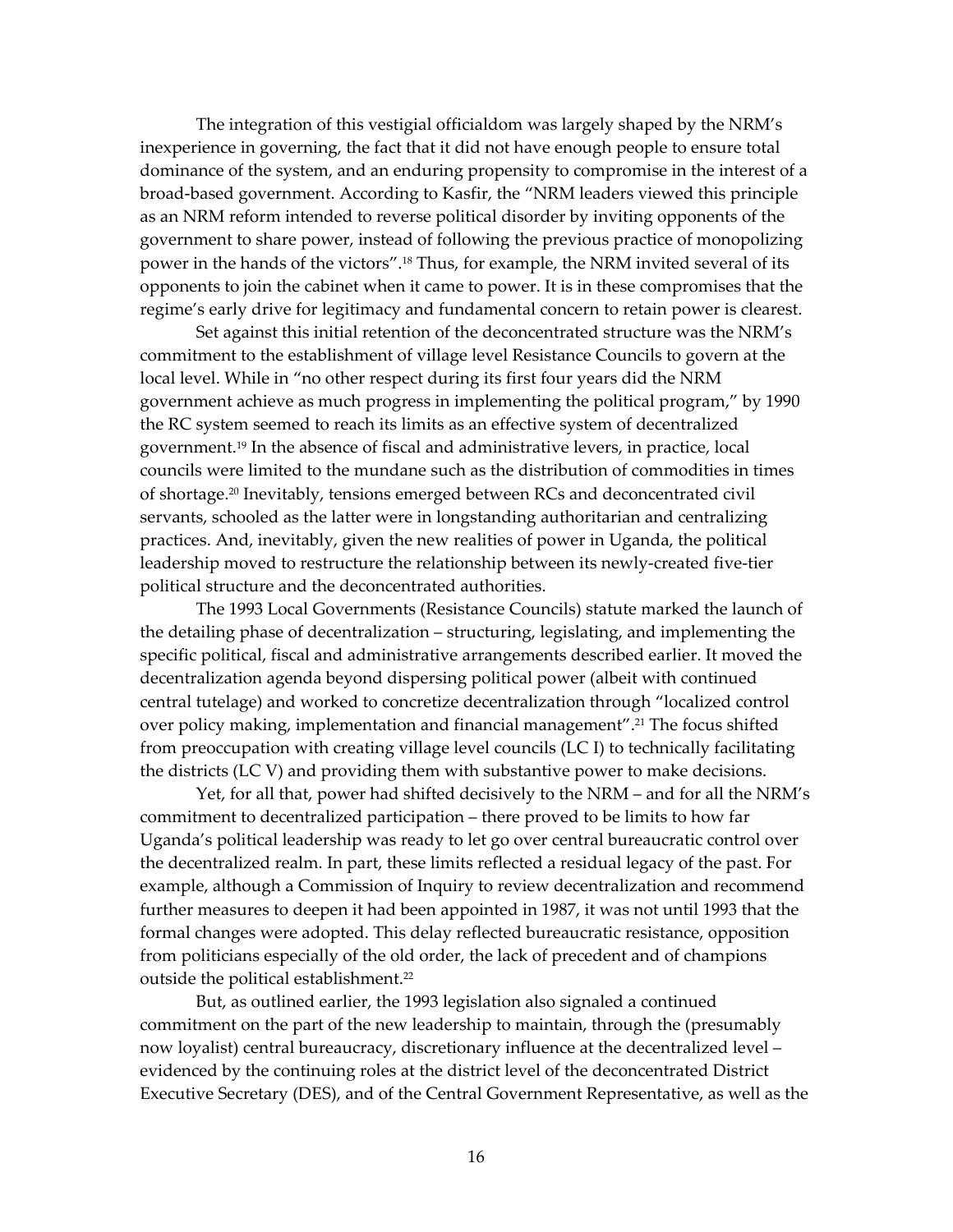continuing right of central government to suspend, dissolve or alter the prerogatives of local authorities. Given these measures, it would be inaccurate to assert that Uganda's decentralized realm has decisively freed itself (even within its formally mandated sphere of authority) from the threat of veto from central political and bureaucratic leadership. Uganda's state, though certainly reconstituted radically since 1986, remains one where strong residual controls continue to radiate from the center.

*Senegalís elitist bureaucracy: Bureaucrats* everywhere are likely to find fault with reforms that erode their power and privilege. In Uganda, as we have seen, this conservative bureaucratic instinct was trumped by the country's radical political transformation. Senegal, by contrast, occupies the opposite end of the African spectrum in terms of the stability and stature of the bureaucracy. In such a setting, overcoming natural bureaucratic resistance to decentralization calls for a deliberate program to transform the skills and attitudes of bureaucrats in order for them to find relevance, influence, and prestige in the new decentralized state. With no such program forthcoming, it is hardly surprising that the Senegalese bureaucracy presumed that the cumulative effect of decentralization of authority, resources and personnel from the center to lower jurisdictions would be a permanent loss of their prerogatives – and, judging by the fiscal shortfalls and administrative bottlenecks described earlier proceeded accordingly.

It would be a mistake, however, to assume that bureaucratic bottlenecks to decentralization in Senegal arose solely from devious machinations of a disgruntled civil service. Whether genuine or deployed simply as a protective ideology, the elitist attitudes bureaucrats hold toward Senegalese society (especially the rural masses) place severe constraints on their acceptance of decentralization as a good idea. Although not peculiar to the Senegalese case, the sense of superiority to society and of a special responsibility to transform society is pronounced among civil servants, especially those trained in the *Ecole Nationale díAdministration et Magistrature* (ENAM), the elite administration and management school.<sup>23</sup> ENAM-trained bureaucrats do not see the local authorities as venues for self-motivated progress, much like the colonial state administrators viewed the interior. Full decentralization would of necessity shift not only the arena of decision-making and implementation to the local level but would also challenge the development discourse that has for long underscored the prerogative of the technically advanced center bureaucrats to develop the 'backward interior subjects' of the state.[24](#page-34-24) 

Perhaps determined efforts to enhance the skills of bureaucrats so that they could provide the kind of support local governments will need if they have to carry out their new mandates under decentralization – combined with attrition at central levels, and options for redeployment of staff (to deconcentrated, and local government levels) – could overcome vested and ideological bureaucratic inertia.<sup>25</sup> Significantly, Senegal's 1996 decentralization plan does not empower localities to hire their own staff, nor does it provide for the deployment of staff to deconcentrated levels. Instead, the current decentralization law creates new layers of relationships and organizations for service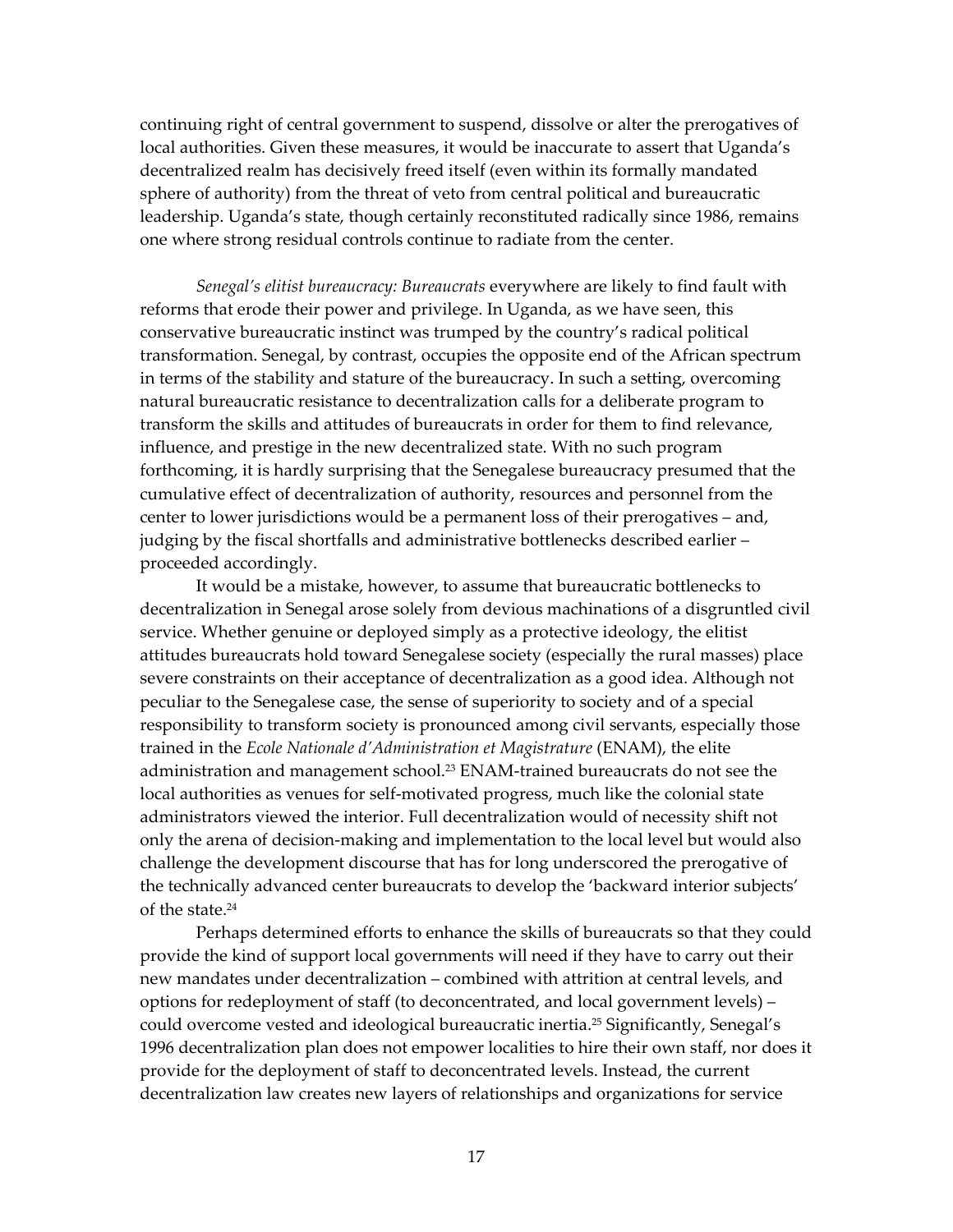delivery, which at times adds to the existing number of institutions. The lack of clarity in some of the provisions has allowed central state functionaries to subvert the spirit of decentralization.

In the health sector, for example, local level committees on health are supposed to be created to coordinate budgetary allocations and service delivery. However, as the law does not provide for who should create these committees, they have not been set up in most areas. Therefore, decisions continue to be made by Ministry of Health functionaries who have no platform obligating them to share information and decisionmaking with local authorities.<sup>26</sup> Similarly, although funds allocated to localities are transmitted through the bureaucracy (principally through the regional *sous prefets* and *prefets*) the information is not automatically transmitted to the relevant regional council presidents or commune mayors who are charged with expending it. Mayors and council presidents are thus obliged to refer to such (supposedly subordinate) bureaucrats for this information although legally they are supposed to be in charge of the funds allocated to each locality[.27 T](#page-34-27)hus, in the complex web of authority that arises given new institutions created by the new decentralization law and the parallel layers of administration from before, decentralization is easily derailed by the inertia inherent in such complexity and ambiguity.

*Grassroots Participation and the Sustainability of Decentralization: Senegal & Uganda*  Figure 1 in Section II highlighted two distinct roles for grassroots participation as a country transits to decentralization. At the initial phase, when the question remains open whether or not to restructure state institutions along decentralized lines, a politically activated grassroots can be an important spur in the direction of shifting resources and authority downwards, closer to communities. And at the mature phase, when the challenge becomes one of sustaining an inclusive system, community activism can help immunize decentralized governments against the risk of local capture, ensuring that the decentralized system remains inclusive.

*Uganda – from an ephemeral to institutionalized grassroots: When the NRM swept to* power in January 1986, local organizations in Uganda were basically timid, powerless and marginalized, having suffered through systematic subjugation under the first post independence regime of Obote, virtual elimination through brutal public governance under Idi Amin, and subordination to political parties and proto-parties in the unstable democratic years after the fall of Amin's regime. Few independent civic organizations were active, mostly small commercial (e.g. coffee growers associations) and professional interest groups, and small-scale village or women's organizations. The vast majority of the rural based organizations had been forced to retreat from engagement with the state and unable to act in support community life as the state retreated from active governance. As a result when the NRM secured dominance, it confronted a dual reality in state-society relations: a civil society that, due to state brutality, was deeply suspicious of the state and that, due to state collapse, had managed to survive and retain relevance and abilities to pursue local governance imperatives in the absence or in spite of the state but not with it.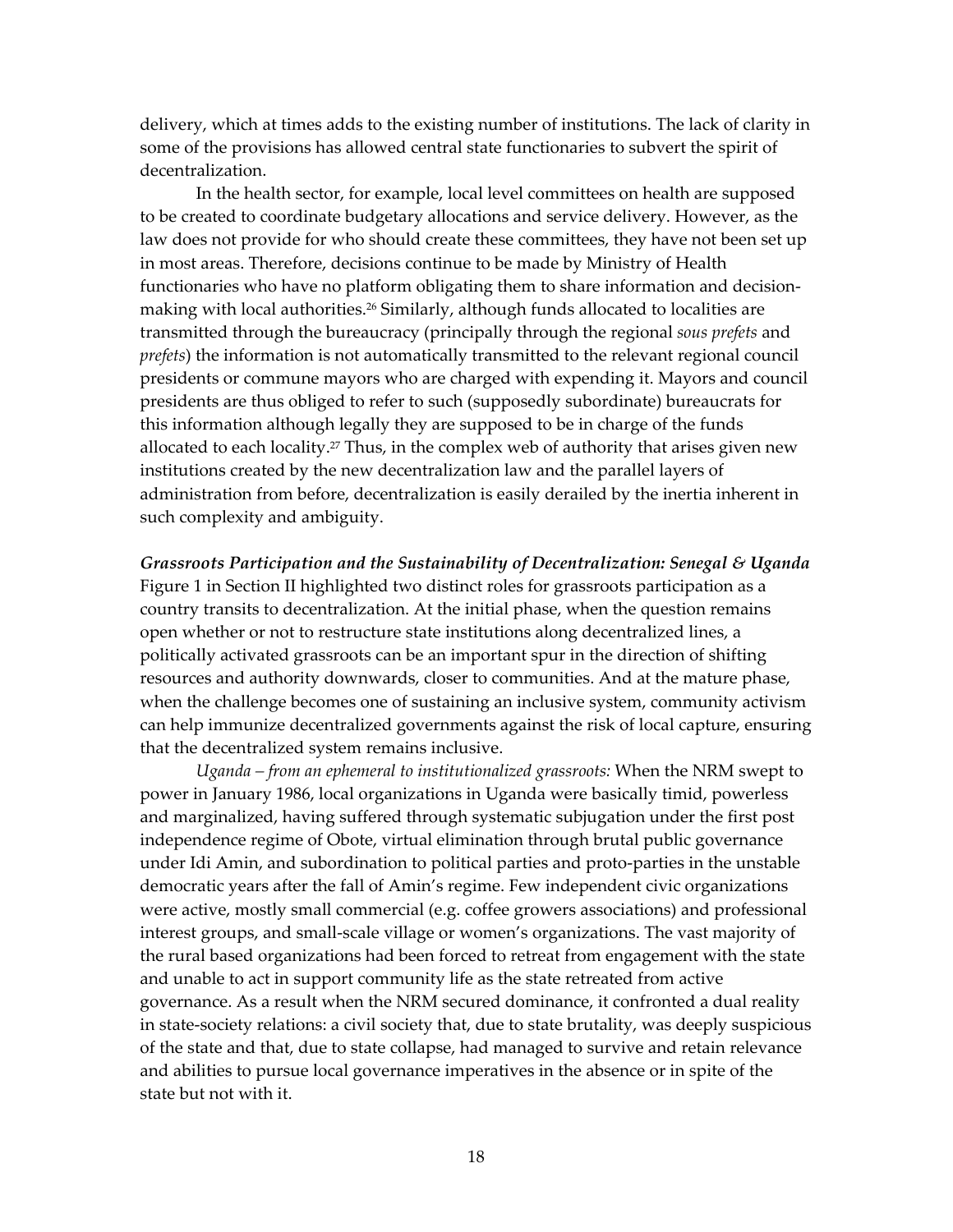As such, the NRMís pursuit of local level participation found ready embrace in this environment, especially as citizens in the rural areas discovered its lower tolerance for brutality against civilians. In this context, the NRM instituted a countrywide resistance council system that provided for a five-layered representational structure paralleling a similar administrative structure. This structure – which represented both a fundamental overhaul of the state but also important compromises with existing local institutions and patterns of power - established several sub-national levels of participation and shared power but also maintained the center's fundamental hold on politics at all levels, underscoring the guarded devolution underway.

From very early on, Uganda's decentralization was therefore met with a strong local embrace by communities across the country. This was a result of both the structural change in operating conditions for civic activity at the fall of the repressive regime and the direct action taken by the new NRM regime to activate local civic activity. These actions were integral to the NRM's pursuit of capturing the state and rebuilding it anew as reflected in its ideological platform, the Ten-Point Progamme, which was focused on community ownership of the revolution through extensive participation in governance. In power, the NRMís effort to decentralize was thus a direct result of this commitment to local participation in governance. In the absence of formal governmental organizations, when it captured power and before elaborating a functional local government system, the NRM used the resistance councils, organizing villagers and neighborhoods into cells that built upwards to the national assembly. In its initial efforts to reconstruct the state, the NRM used these cells to accomplish basic state functions such as local security, local adjudication, and food distribution in times of drought and crisis response.

The response by the previously disempowered civilians was an intense embrace. As one commentator stated, "as soon as the RCs (resistance councils) were introduced by legal instruments, the ordinary population began to gain confidence in the locally based institutions and to undertake local initiatives.<sup>"28</sup> The activation of civil society was important because it also produced a new political class for local councils that had been schooled in the local accountability imposed by the resistance councils. Although in general local district councils were more representative and citizens participated actively in elections, their participation was limited in other facets that required more intense involvement or greater knowledge of administrative details (e.g. financial oversight).

*Senegalese social conservatism:* As noted earlier, a major buttress of Senegalís longstanding stability has been the alliance forged between putatively modernizing politicians and bureaucrats on the one hand and the *marabout*-led Muslim *sufi* orders (to which over 90 percent of the population belong) on the other. While this has provided an important degree of civil society check and balance on the exercise of state power, the check and balance turns out not be of a kind that is supportive of decentralization. Indeed, the Muslim brotherhoods do not seem engaged in the policy discourse on decentralization, [29 e](#page-34-29)ven though they have traditionally held sway in several local elections and in some areas practically nominate the list of candidates running for local authority assemblies.[30 R](#page-34-30)ather, the orders seek to maintain both autonomy and access to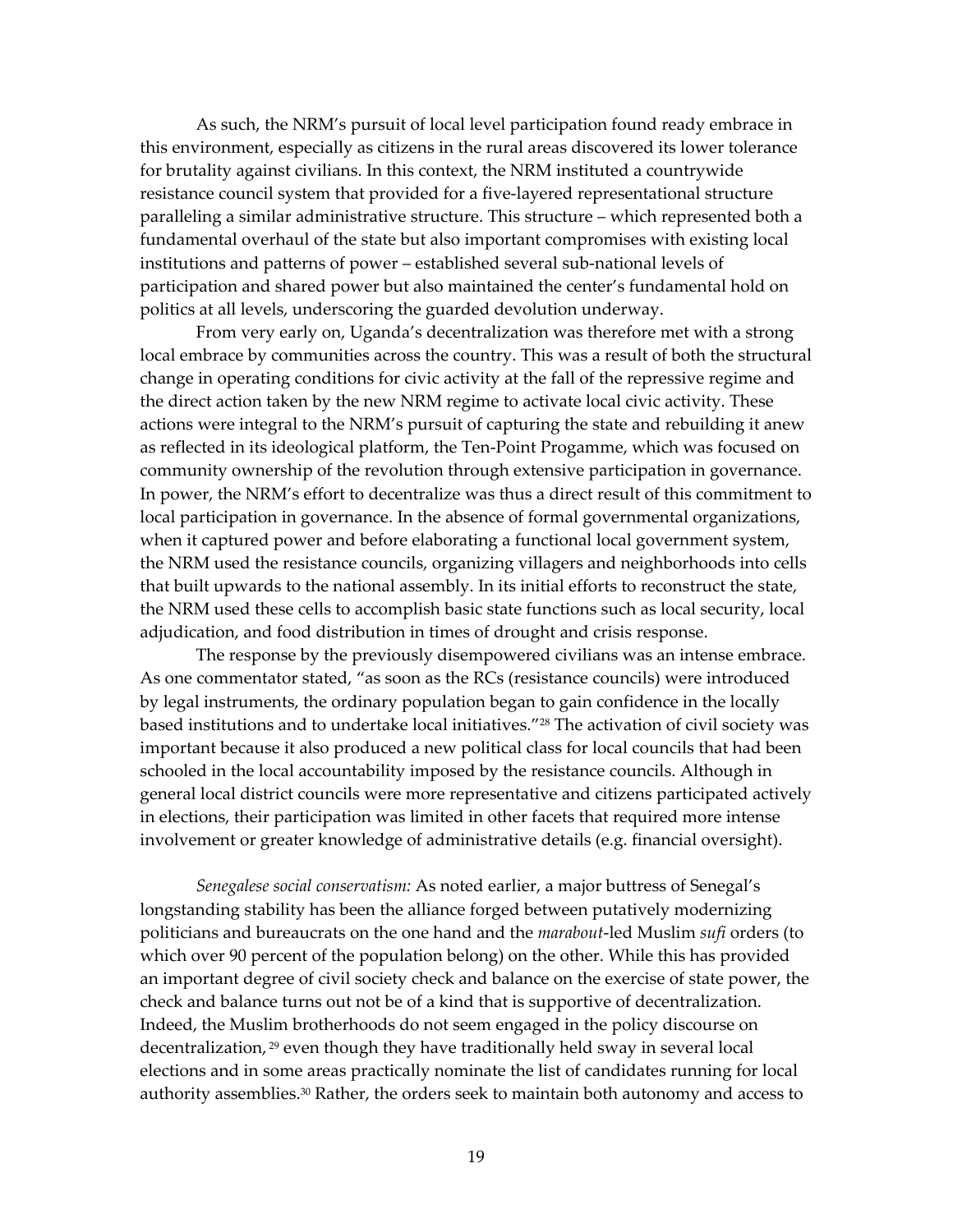state resources and only rarely challenge state elites. As leading analysts have noted, in return for access to resources, the *marabouts* help secure legitimacy for the state, and smooth pathways for bureaucratic practice for the civil service.<sup>31</sup> To the extent that this relationship works, even sub-optimally – and is what the Senegalese have known since before independence – all actors are likely to seek to retain it. At a minimum, any decentralization scheme would have to address how to engage this relationship between state and society at the local level.

Other than the religious orders, civil society organizations while active in other realms (e.g. culture) remain particularly weak in their engagement with governance issues, a consequence of both the historical dominance of the state over society and the privilege given to Muslim brotherhoods as mediators of collective interests. Civil society is thus not strong nor developed enough to seek interventions that forcefully articulate the need for decentralized governance. As a result, decentralization in Senegal remains very much a central government initiative rather than one that is pushed by civil society.

More pointedly, as one respondent suggests, what is weak in Senegal is *civilisme* - a sense of active citizenship among the people that prods them to engage the state at all levels not as supplicants, but as empowered citizens.<sup>32</sup> Given its legacy of openness and stability, in the 1990s Senegal experienced a different kind of transition to democracy than other African countries where a wholesale overturn of authoritarian regimes was often sought and therefore provided opportunity to revise notions of citizen engagement. In Senegal, the demands for a greater democratic opening were predominantly stated in the language of *alternance* (alternation) captured by the popular clarion call *sopi* (Wolof for 'change'). While it is clear that the masses embraced and the politicians encouraged the understanding that *sopi* would not only bring change but would fundamentally reform the state (by then viewed as steeped in clientalism, patronage, and corruption) the reality is that *sopi* did not envision a change of how citizens relate to the state. In its most radical expression, *sopi* signified changes in the state to be undertaken by the new ruling party; but the most widely understood end was an alternation of parties in power. Thus, the momentum for change  $-$  now long dissipated with the achievement of *alternance* – helped little to propel efforts to remake the state through decentralization via a civic awakening in local government.

### **IV: AT THE THRESHOLD: THE POLITICS OF MALAWIAN DECENTRALIZATION**

This section analyzes the politics surrounding a third decentralization process, that of Malawi. We add this third country for three reasons. First, it is a further means of gauging the analytical utility of the framework presented in Section Two. Second, as will become evident, in terms of elite momentum for decentralization, Malawi occupies an intermediate position, between Senegal and Uganda. Including it thus enriches our understanding of the political dynamics surrounding decentralization. Third, Malawi has engaged in a far-reaching initiative (the Malawi Social Action Fund, MASAF), complementary to the institutional process of decentralization, to foster bottom-up participation in local public action. Social funds of this kind have been initiated in close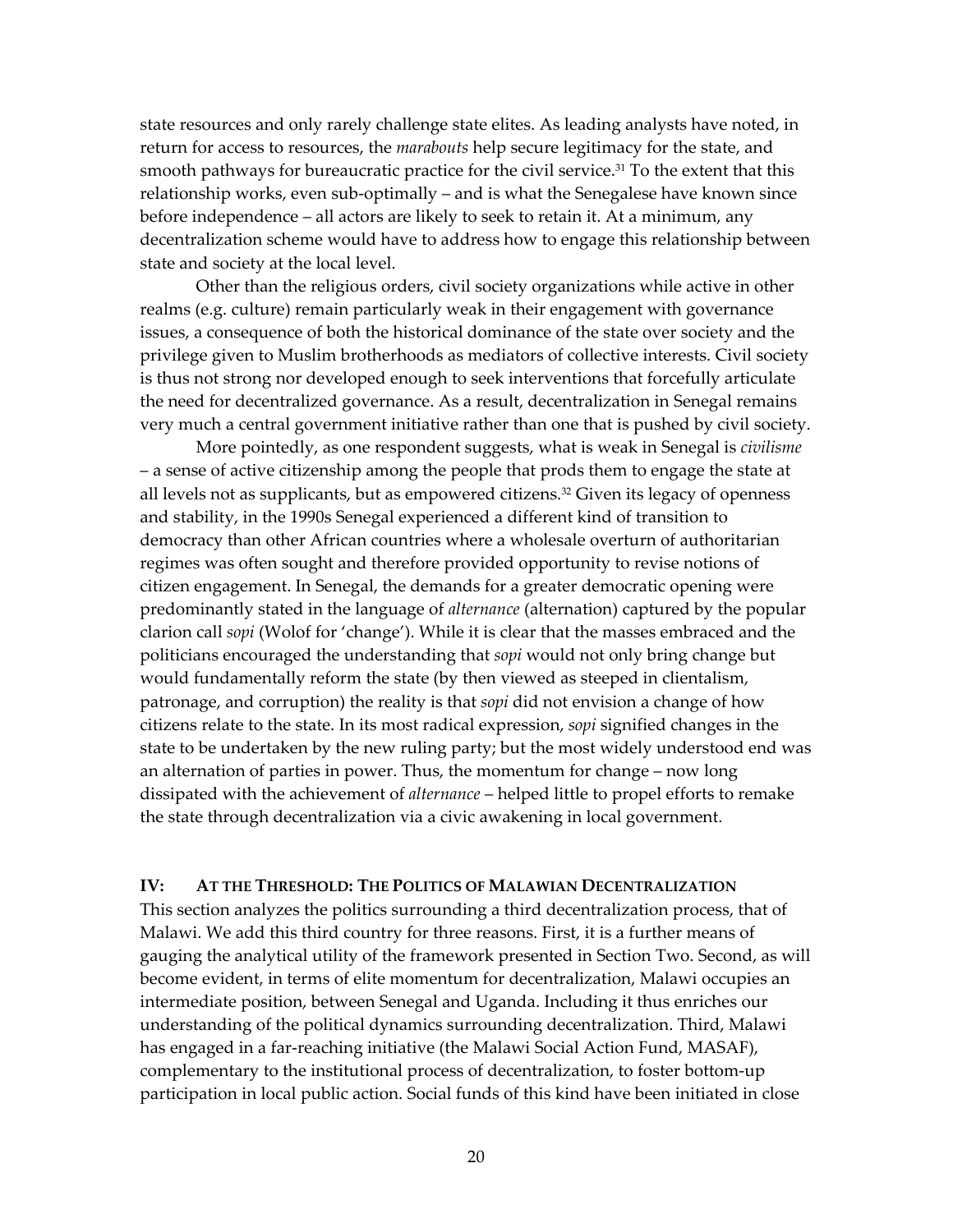to a dozen other African countries (as well as in Latin America and elsewhere). Understanding the opportunities and challenges for decentralization posed by this parallel bottom-up initiative helps enrich the utility of the comparative analysis for other countries.

### *Progress so far*

As with the previous two cases, a description of changes in Malawi in the direction of decentralization provides the necessary backdrop for the subsequent analysis.

A democratically elected government came to power in 1993, drawing a close to thirty years of one-party rule under President Hastings Banda; the new government sought to revamp the machinery of government and in particular to restart poverty alleviation programs. Although decentralization and local governments were not mentioned explicitly in its Poverty Alleviation Policy Framework (1994), the plan placed a great deal of emphasis on activating area and village development committees to propel development henceforth and also enshrined the principles that eventually propelled the MASAF[.33](#page-34-33) 

In July 1994, the government initiated studies of the District Focus for Rural Development and other decentralization initiatives and ultimately approved a Draft National Decentralization Policy in January 1996. Following this, it established a Cabinet Committee on Decentralization to oversee the policy development and, later on, legislation. In 1998, the formal policy was adopted and a Local Government Act (1998) passed giving effect to the policy.<sup>34</sup> Subsequent changes can usefully be grouped into three distinct categories – concrete changes which have affected the reality 'on the ground', steps to strengthen the institutional platform for the progressive implementation of a democratic state, and the preparation of detailed plans for rolling out fiscal and administrative decentralization.

On the ground, two key actions have been taken, one on the political front, and one on the administrative side:

- Politically, the territorial structure of a decentralized Malawi was clarified, and elections were held for all the 39 District Assemblies, in November 2000; the assemblies are democratically elected and functional.
- Administratively, the position of District Commissioner, formerly the local representative of the central state overseeing de-concentrated ministries and public administration, has been merged with that of the Clerk of Council to create a Chief Executive Officer responsible to the Assembly and hired by the Local Authorities Service Commission.

To strengthen the institutional platform, the following initiatives have been undertaken:

• the Local Government Finance Committee, an independent body to oversee intergovernmental fiscal issues and in particular financial probity in assemblies has been established and is functional. The LGFC was fully operational in the last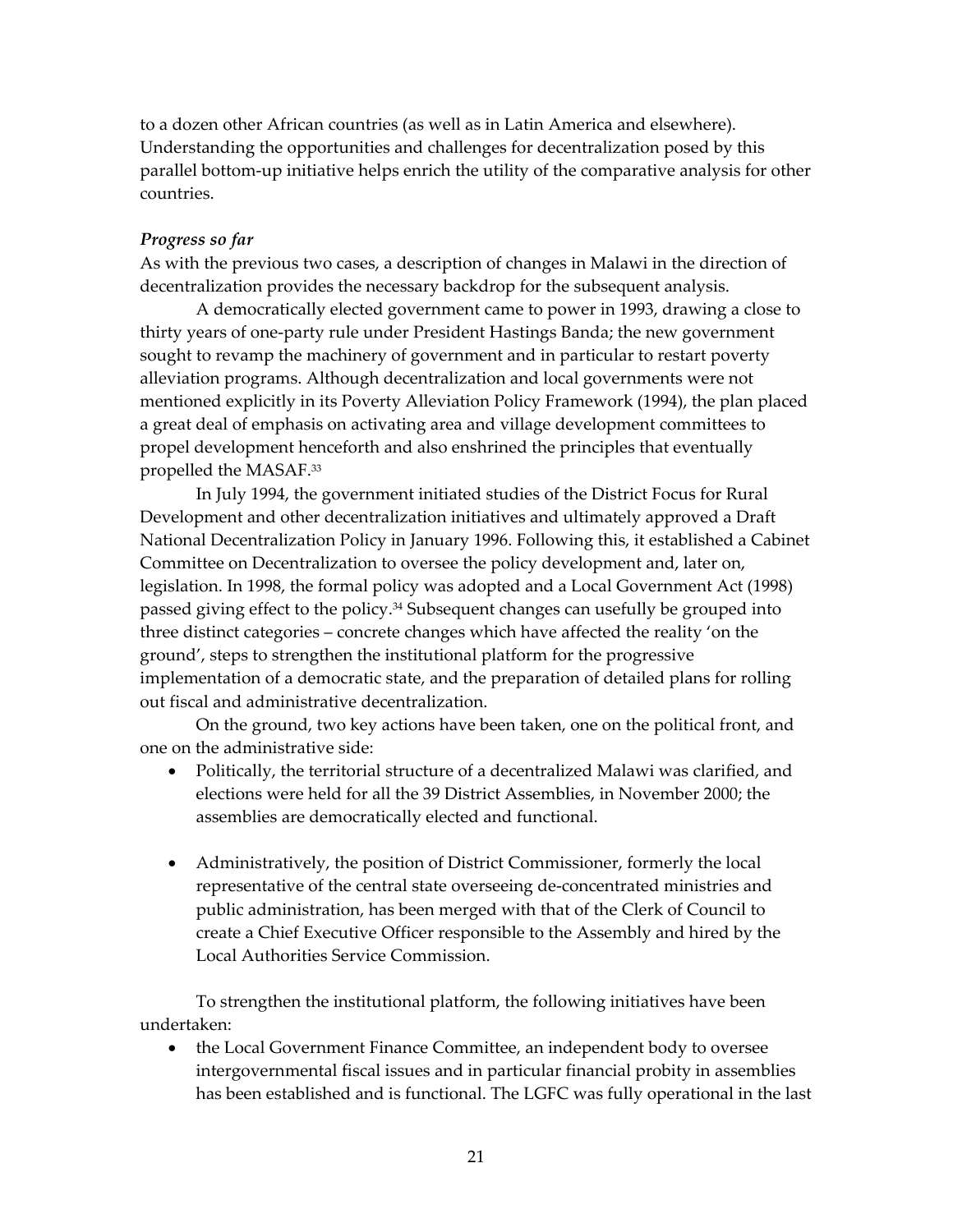two quarters of the last financial year (FY 2001/02) and worked closely with assemblies on 2002/03 budget submissions. It is expected to serve as a conduit for all central ministry funds that are allocated to the district assemblies. It is charged with the responsibility of both transmitting these funds, setting the distribution formulae, and auditing the expenditures of local assemblies.

- An accounting and financial management system has been developed, reflecting the priority given to financial probity issues. All District Assemblies had received a computer for financial uses and an Integrated Financial Management Information System has been deployed and training effected for a majority of assemblies. Indeed, the Inter-Ministerial Technical Committee on decentralization has recommended the expansion of the central level IFMIS to include local assemblies.[35](#page-34-35)
- The Local Authorities Service Commission (LASCOM) has been established and has already begun recruiting staff. All the district chief executive officers already serve under terms issued by LASCOM; recruitment for other senior officers (e.g. directors of finance, health, etc.) was to be complete by July 2002. (It was however delayed.) LASCOM's most immediate task is to manage the conversion of central government employees at the district level to LASCOM employees responsible to the local district assemblies.
- The Malawi Local Government Association (MALGA) is operational, replacing the old ALGA, which was the association of the former councils. Although only a few years old, MALGA has found its tracking as a mouth-piece for district assembly issues. It is also a member of the inter-ministerial technical taskforce on decentralization. Among MALGA's most recent achievements on behalf of local assemblies is securing an agreement in principle by the government to provide monthly ward allowances for councilors who at present work without pay.<sup>[36](#page-34-36)</sup>

The Malawians also have made substantial progress in planning how administrative and fiscal decentralization will be implemented:

- All 27 District Assemblies (excluding the city, town and municipal assemblies) have written their three-year development plans in which they lay out their operational and development program and indicative budgets.[37](#page-34-37)
- Seven of ten ministries slated for devolution in the first phase have submitted their devolution plans, which have been reviewed and approved by an interministerial taskforce on decentralization and Cabinet[.38 T](#page-34-38)he plans indicate a considerable spread of activities. For example, the Ministry of Education has devolved management and administration of schools and deployment (though not employment) of teachers; the Ministry of Agriculture has devolved district level planning, budgeting, and inspection and extension services.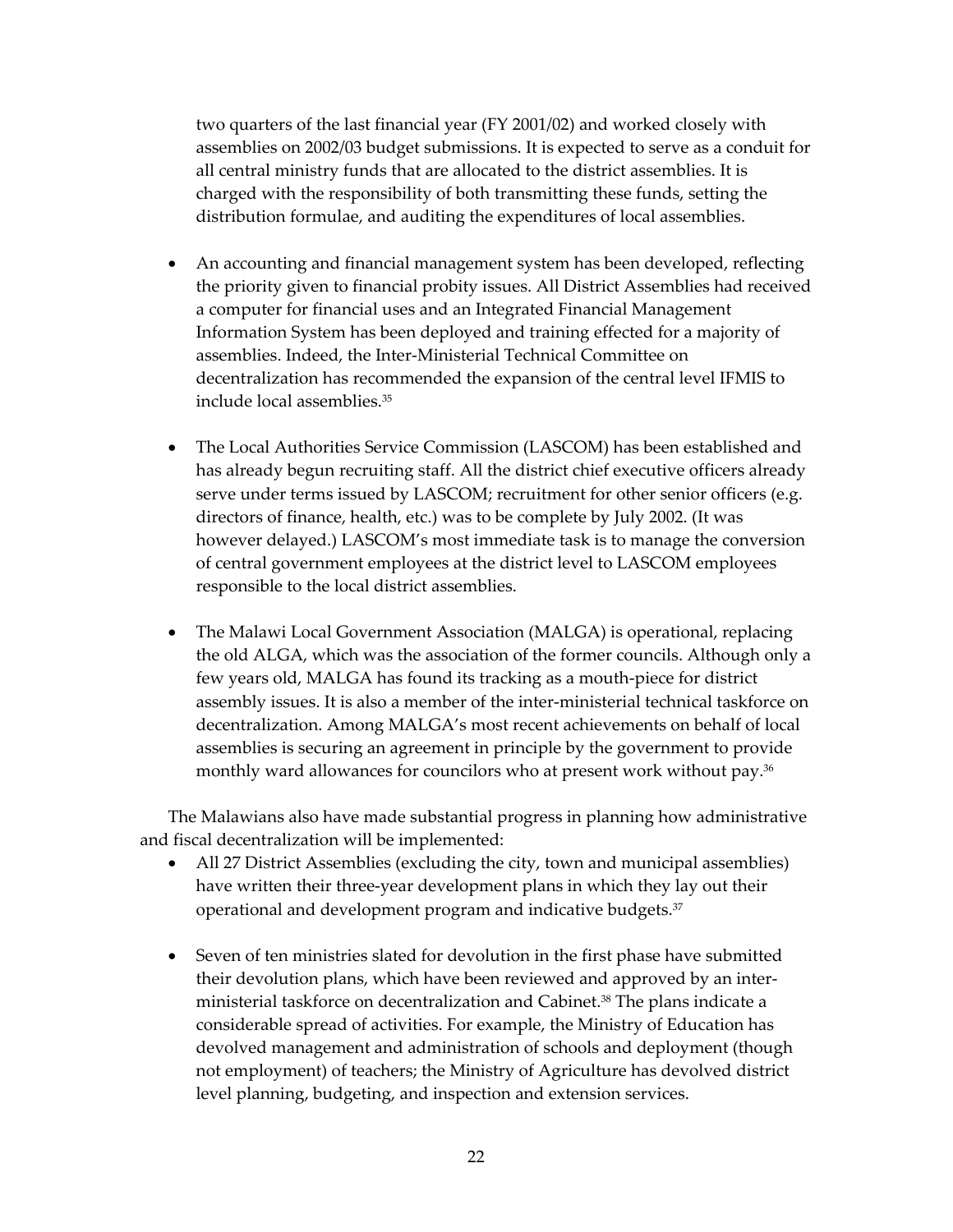- The current budget (FY 2002/03) submitted to and approved by Parliament includes indicative figures for each decentralizing ministry on how much of their budget for operations and for investment is to be spent at the locality. It is expected that these funds will be transferred directly from the Ministry of Finance to the Local Government Finance Committee, which will then disburse them to localities. For instance, the Ministry of Education has allocated 40% of its budget to devolved activities; Water Development 58%, Natural Resources 47%, Commerce and Industry 15%[.39](#page-34-39)
- A number of revenue bases have been transferred to local authorities (e.g. business licensing) while others (e.g. fuel levy) have been ceded to localities through a yet to be determined transfer mechanism after collection at the center. These new revenue sources have had significant effect on the revenues of assemblies; for example, revenues shot up by 15% in Dedza and 25% in Zomba[.40](#page-34-40) In addition, the District Development Fund has been expanded from the initial 6 pilot districts to 27 and the Ministry of Finance has allocated 5% of the national revenue base to assemblies for their General Resource Fund.
- Several bridging actions and policies are proposed to initiate or maintain functionality while permanent policies are worked out or while transitions are made from one mode to another or from low capacity toward high capacity. For example, on staff, the assemblies are mandated to employ their own staff, but as a transition, the central government will second district level staff for twelve months as they are converted to employees of the Local Authorities Service Commission (LASCOM). Another example is with regard to fiscal decentralization – always difficult even under the best of circumstances – where the central government employs a formula adopted under the UNDP-inspired DDF while a formal policy of intergovernmental transfers makes its way through approval channels (the technical committee, the cabinet committee, and parliament).<sup>41</sup>

The question naturally arises as to whether these elaborate plans will be implemented. Both the framework presented in Section Two, and the contrasting experiences of Uganda and Senegal laid out in Section Three suggest that the answer to this question lies in a careful look at the extent to which progress thus far is rooted in robust domestic political momentum. It is to this issue to which we now turn.

## *Engaging Decentralization: technocratic entrepreneurs in a time of political fluidity*

Decentralization in Malawi has both internal and external origins. The initial impetus for its adoption came clearly from outside Malawi (i.e. donors). But the government embraced the agenda gradually yet increasingly strongly, especially after the transition to a democratically elected regime in 1993.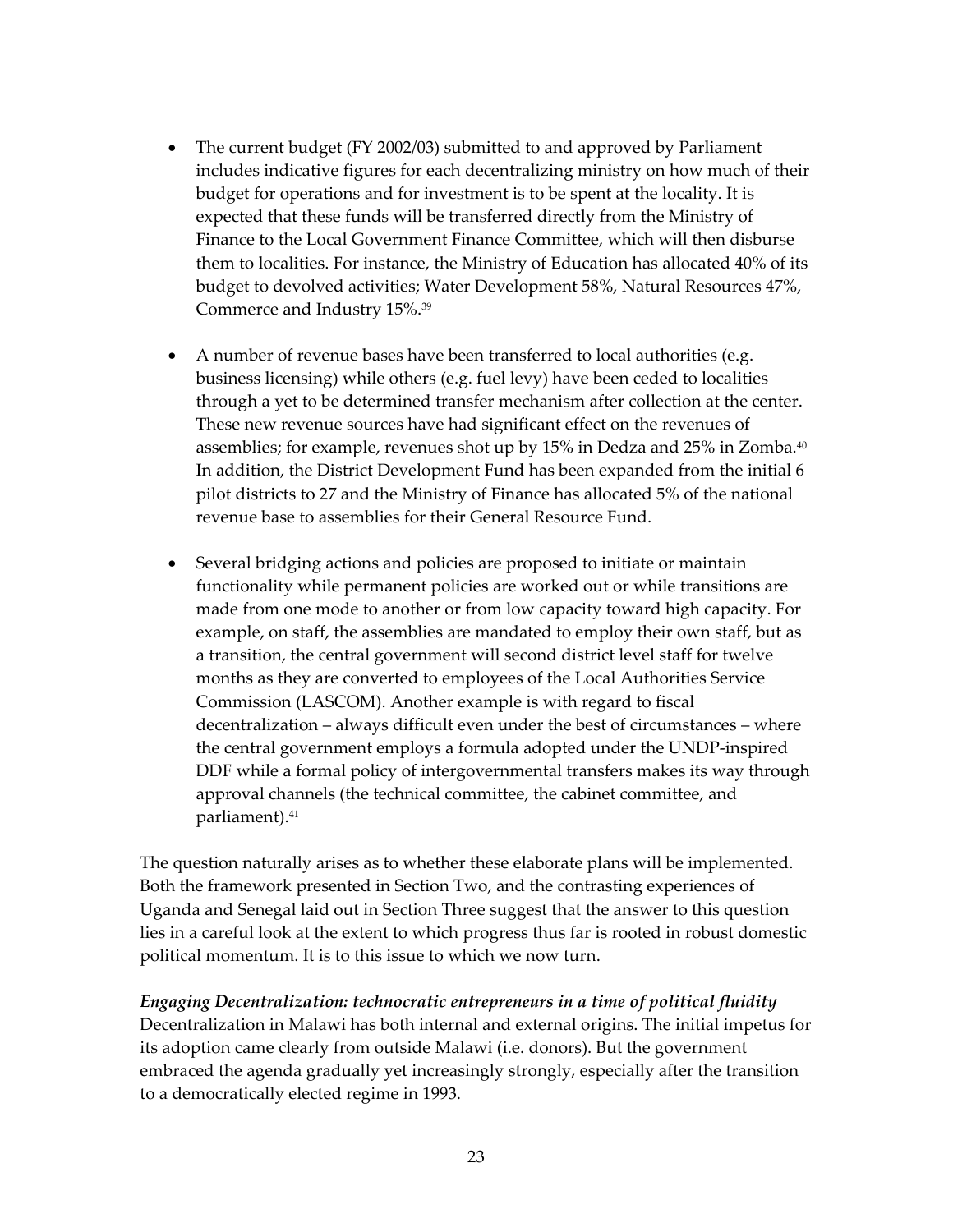Decentralization dates back to the late 1980s when Malawi adopted its second ten-year national development program, *DevPol II* (1987-96), which sought to provide for local-controlled development to combat endemic poverty.<sup>42</sup> Following a poverty assessment in 1988/89, the United Nations Development Program (UNDP) recommended that decentralization be adopted as a policy framework. Prior to this, local governance had been emaciated by the absorption of most of the functions of local authorities by District Development Committees existing parallel to elected (albeit in a single party context) councils and accountable only to the center. It was not until 1993 that the government adopted a policy of District Focus for Rural Development program with UNDP and UN Capital Development Fund (UNCDF) support. Under this policy, a District Development Fund was established and district level planning and local participation was to be encouraged. However, the implementation of the DFRD program was stalled as the broader context of an authoritarian and overly centralized government remained inimical to real local-driven development. In any case, the program floundered as the 30 year-old authoritarian regime faced massive challenge echoing the continent-wide transition to competitive politics.

Decentralization took on a new verve with the change of regime in 1993 as the new democratically elected government sought to revamp the machinery of government and in particular to re-start poverty alleviation programs. The new government's focus on poverty alleviation and its quick embrace of decentralization meshed well with the thrust of the nascent UNDP program which saw decentralization as the antidote to the anti-poor policies of the former centralized regime (whose institutional structures were yet to be dismantled). Under its Fifth Country Program, the UNDP in 1992 had proposed to launch a DFRD pilot program in six districts to showcase the possibilities of truly decentralized development. With the change in government, this was accelerated and three districts were selected in the southern region (the most populous area), two in the central region, and one in the north.[43 T](#page-34-43)hese districts were provided with direct development project financing, training to build administrative and policy skills, and targeted technical studies on various aspects necessary to further devolution. By 1997, the UNDP/UNCDF program had blossomed into a \$23 million program covering all  $($ then 26 $)$  districts<sup>44</sup> providing demonstration of the likelihood of success for decentralization and providing especially important policy and demonstrative thrust to the evolving decentralization new policy[.45](#page-34-45) 

Yet these pilot initiatives, useful as they have been as pilots, will remain 'parallel' until the full set of plans listed earlier for administrative and fiscal reforms are actually implemented. Just as decentralization never arose under the previous regime for very specific reasons, it is also not neutrally pursued in the current context. It is ultimately propelled by events, priorities, and individuals within the political realm making very deliberate calculations, and emboldened by the institutional flux in a post transition context.

The fact that the decentralization program is explicitly tied to the democratic transition in policy documents, legislation and in public pronouncements by politicians underscores its deeply political nature in Malawi. Malawi is one of a handful of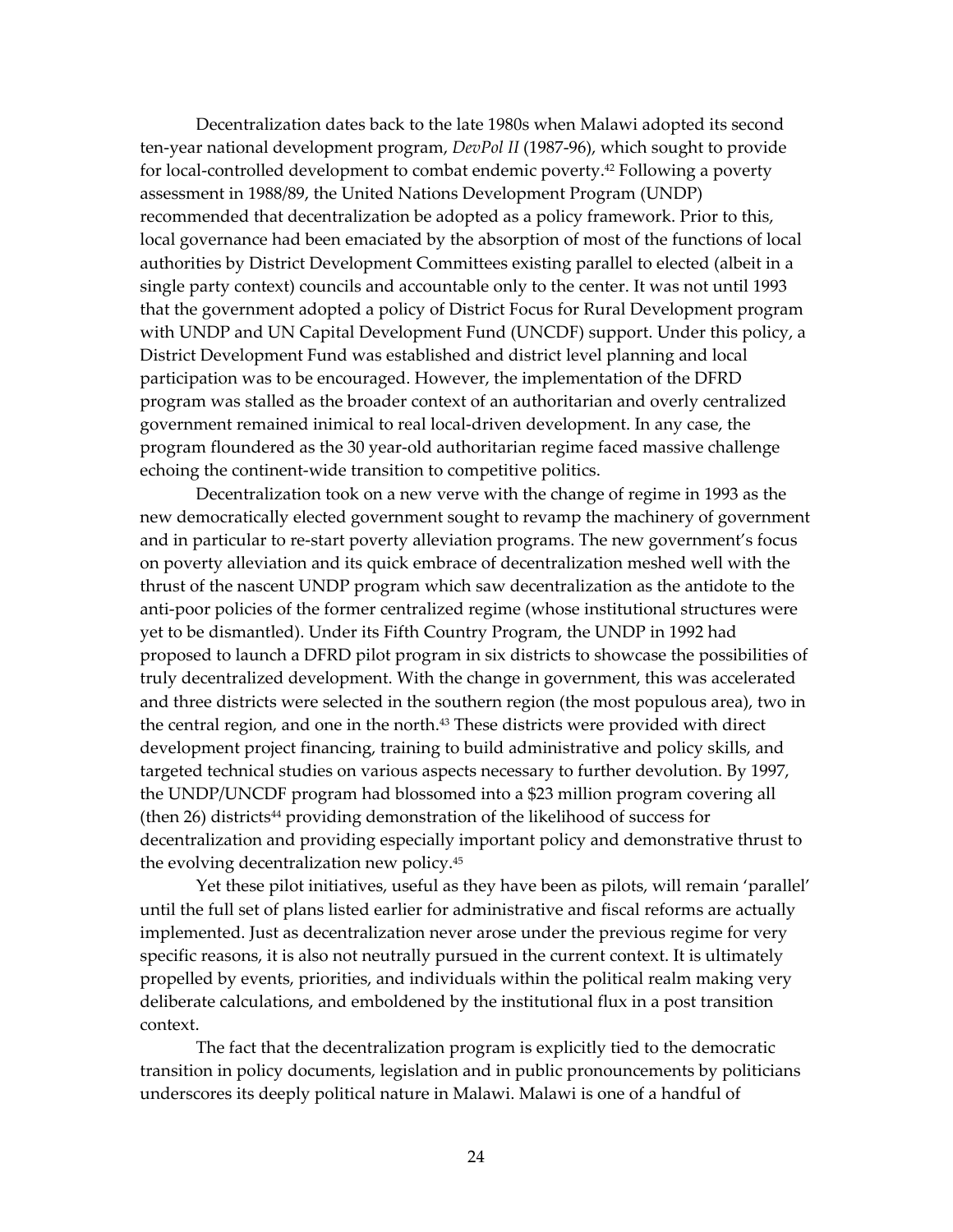countries that have consistently made the claim of decentralization being part and parcel of democratization. The heavy tie-in between decentralization and democratization provides a positive force as is evident from its broad based support. However, it also presents a number of perils that arise from what we know of democratic transitions in Africa over the last decade, from some of the late indications of trouble in the Malawi transition, and, related, from the vestiges of the ancien regime.

One of the vestiges is the personal dominance of the president and of the center in most major policy issues. Thus, the decentralization experiment is rolled out with the particular stamp of the presidency and remains centrally directed. For example, the Decentralization Secretariat and the Department of Local Government (once an independent ministry) are structurally situated within the presidency.[46 T](#page-34-46)he location of the secretariat in the executive is often viewed as a positive indication of the regime's support for decentralization (as in Uganda). However, this cannot be assumed as location in the presidency does not necessarily insulate the program from reversals within the presidency. Indeed, in Malawi the decentralization program is imperiled by some of the reversals witnessed in the democratic transition; in particular, where the regime and its supporters have conflated the survival of the democratic experiment with the perpetuation of the United Democratic Front (UDF) government and, previously, of the Muluzi presidency beyond the constitutional limit of two terms.

Even for the most committed decentralizing countries, the state that chooses to decentralize must confront the patterns established by the status quo or the status quo ante. In the Malawi case, the heritage of a centralized bureaucracy, a civil society and citizenry conditioned by that heritage (in spite of the new language of people empowerment), and the heritage of a very weak local government structure, which must now be revived and transformed, all present significant challenges. Within the political economy of Malawi, decentralization ought to be judged not only based on the installation of institutions for devolving power (and how well insulated from central power they are) but also on the discourse of development and a sustained shift from the heritage of anti-poor policies associated with the previous regime.

In our estimation, the discourse has not changed substantially by virtue of decentralization, although the formal decentralization program may provide the seed for its evolution. Among public officials, local politicians and community members the expectation remains limited to decentralization bringing an appreciable substantive difference to their immediate *infrastructure* needs rather than as an institutional buffer against bad governance or as a tool for participative development. These enduring attitudes and the lack of genuinely decisive reforms still left many observers, even in early 2003, to doubt the credibility of Malawi's commitment to decentralization

The decentralization policy framework was slow to emerge in part for three reasons. First, decentralization became intertwined with the logic of deepening democratization closely associated with the successor regime. This twinning meant that decentralization would be pursued in tandem with (and therefore necessarily subordinated to) the logic of retaining control and power and extending it without undermining the center and especially the ruling party.<sup>47</sup> The new regime saw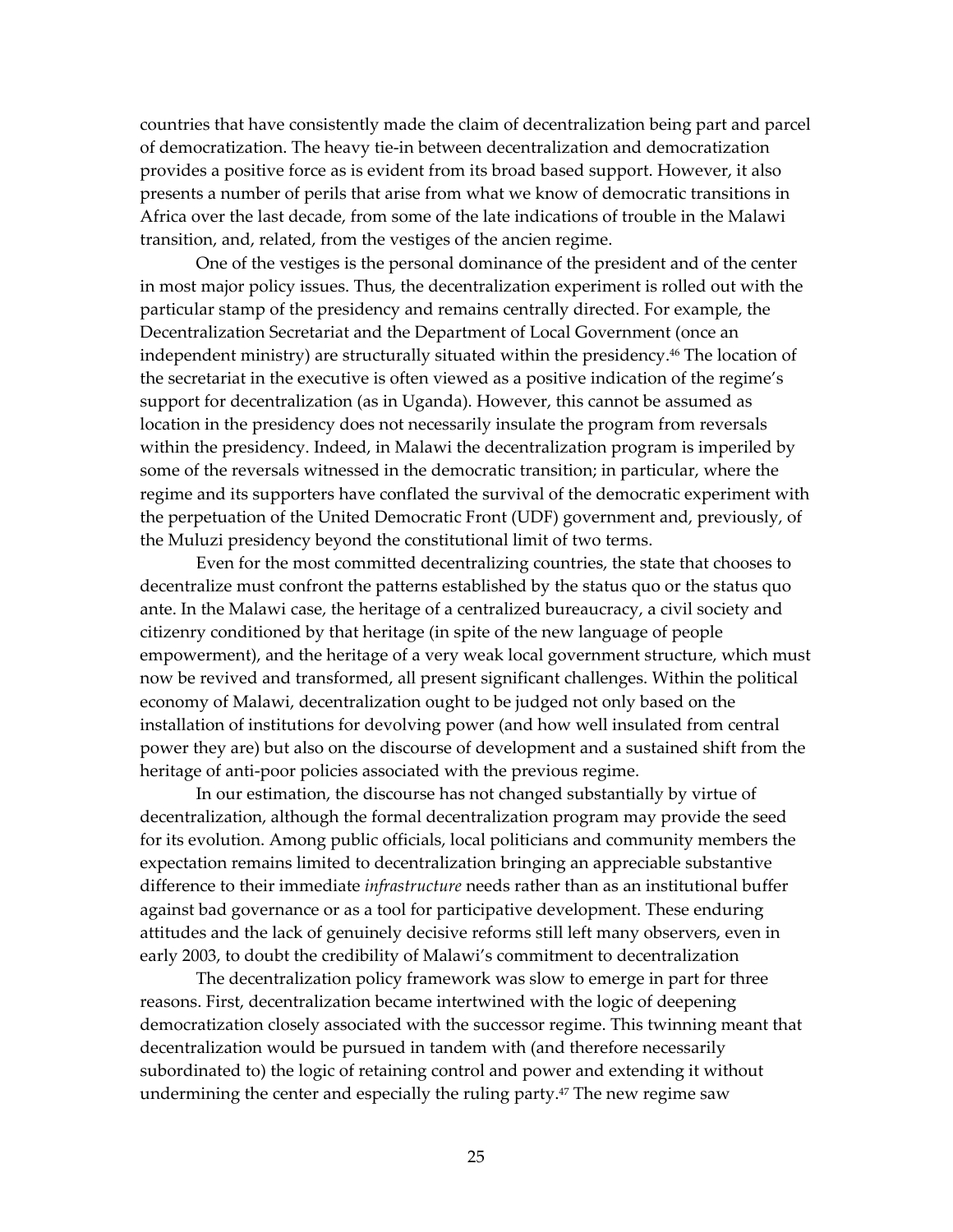decentralization as critical to its expansion of legitimacy as a signifier of the end of centralized authoritarianism and also as a pathway to deal with the deep and broad agenda for development, which had been suppressed after three decade of an elitist centralized autocracy. Second, since neither the local assemblies (which were dissolved in 1994) nor civil society organizations (undeveloped due to the three decades of authoritarian rule) were able champions of decentralization, the policy and process remained insulated from institutional pressure from below for faster movement. Third, and related, the rapid pace and evident success of MASAF – the implementation of which bypassed both the central ministries and the defunct local councils - deflected pressure for rapid decentralization, which might otherwise have resulted from the dire need for immediate poverty alleviation. At the same time, MASAF also helped empower communities in their relationships vis a vis central government. Whether the net impact of these two MASAF effects on decentralization is a plus is the subject of the next subsection.

### *MASAF and Decentralization: Regenerating Participatory Communities?*

For all of Malawiís engagement with the details of transforming a centralized state into a decentralized one, on the ground the most significant and far-reaching change in the discourse and practice of development in Malawi has been the introduction of the Malawi Social Action Fund (MASAF). MASAF has activities in every district and a development expenditure that dwarfs that of all district assemblies combined. The success of decentralization is thus bound to be affected by how the fully operational MASAF and the fledgling decentralized structures interact with each other. This section will highlight some of the political opportunities and challenges for decentralization which emerge from this interaction. As a prelude, though, it is necessary to provide some detail on MASAF's role on the ground.

Following goals set out in its post-election Poverty Alleviation Policy Framework, the Government of Malawi established MASAF in 1995 as a vehicle to directly fund community-level projects to address poverty across the country. As the primary instrument of re-inventing government following the democratic transition, the PAP (like the decentralization program arising from it later) was integral to the new government's efforts at securing legitimacy and putting its own distinct stamp on public processes. Under MASAF, development projects were to respond to self-articulated needs by communities rather than to a master plan at the national level.<sup>48</sup> As such, it was a fundamental departure from the previous development planning practice that was centered on national development plans designed by Ministries, re-articulated in national budgets with no public input, and often imposed on local communities through the supposedly deliberative District Development Committees.

Approved by the World Bank in 1995, with funding to the tune of US\$56 million, plus a contribution of US\$2.9 million from the GOM and in-kind contributions from communities estimated at US\$8.3 million, MASAF commenced operations in 1996 and completed its first phase in 2001. In 1998, a replenishment of \$66 million was effected through MASAF II, which is still operational; another replenishment of \$67 million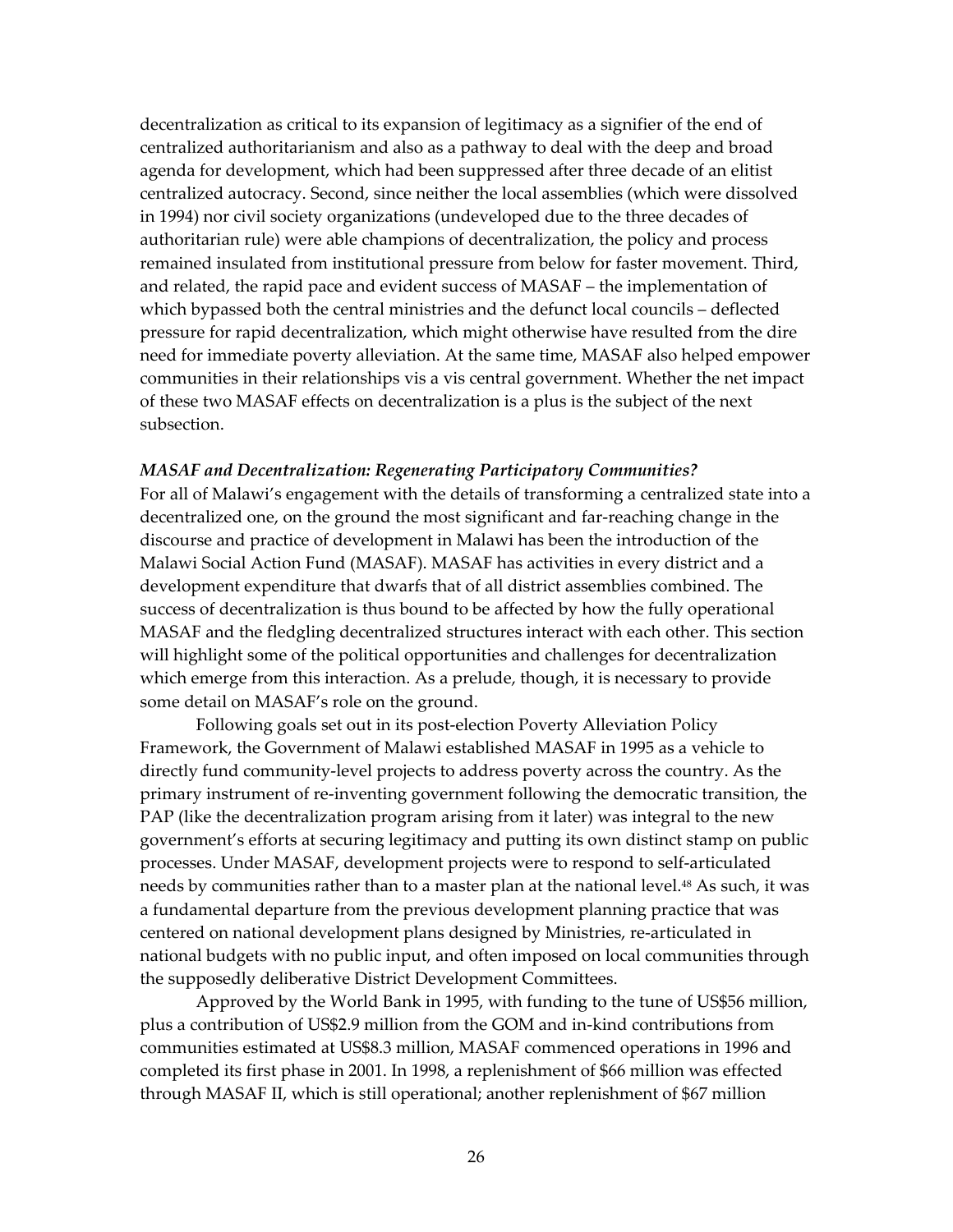under MASAF III is in preparation. With an operating base of 14.5% or US\$6,765,480, it has a reasonable overhead and is touted across the country and within the Bank as a very well run program making a visible impact.<sup>49</sup>

Over the first five years, the project allocated \$46 million to 1,864 community projects and a safety-net employment program tied to public works. By all accounts, MASAF has made an appreciable impact on communities across the country through new or upgraded social infrastructure such as clinics, schools, and boreholes, and provided incomes to the most vulnerable. Indeed, MASAF activity is ubiquitous; even a short-term visitor to Malawi is bound to hear of MASAF on radio, see its activities on TV, and encounter the standout school blocks or boreholes that dot the countryside. Besides the physical infrastructure, MASAF has also re-generated community institutions for self-help, expanded management and participation capacity in local villages and opened up significant roles for women, who, for example, make up 46% of the trained project management committee members.<sup>50</sup>

What is the impact of MASAF on the momentum for decentralization in Malawi? On the plus side, MASAF's performance and its practices provide powerful and possibly enduring patterns that are beneficial to sustaining decentralized governance and development interventions that directly impact the poor. In its operations over the last five years, MASAF has successfully demonstrated the notion that local communities can be the drivers of their own development, and have the capacity and willingness to devise, supervise, and sustain their own development projects in an efficient and transparent manner. As such, the success of MASAF has not only activated community self-help spirit but it has also promoted new relations between communities and local governments enshrining an empowered, participative spirit and community ownership of public assets. This ethic of development backed by the unquestionable success of MASAF has minimized the claims that central government ministries tend to make about the lack of capacity, probity, and sustainability at the local level. Indeed, this may partly explain the relative lack of bureaucratic resistance that has characterized the decentralization program so far.

Yet for all of these potential benefits, MASAF is not a natural part of the landscape of sustainable decentralized institutions. MASAF arose within and in response to a vacuum in local government and in local-level, poverty-focused development after the collapse of the centralized authoritarian regime. Upon its establishment, MASAF worked with the institutional structure of the deconcentrated ministries represented by the District Executive Committee and the District Commissioner overseeing the rump district councils. At the same time, it was explicitly set up in a way that did not leave it beholden to the deconcentrated structures (or, for that matter, the recently revived district assemblies). Structurally, MASAF remains a central government instrument – operating directly out of the Office of the President, and mandated to bypass the dense network of ministerial institutions and interests and work directly with communities.

The revival of functional local governments via the decentralization program presents a challenge to MASAF's original raison d'etre . The conditions that necessitated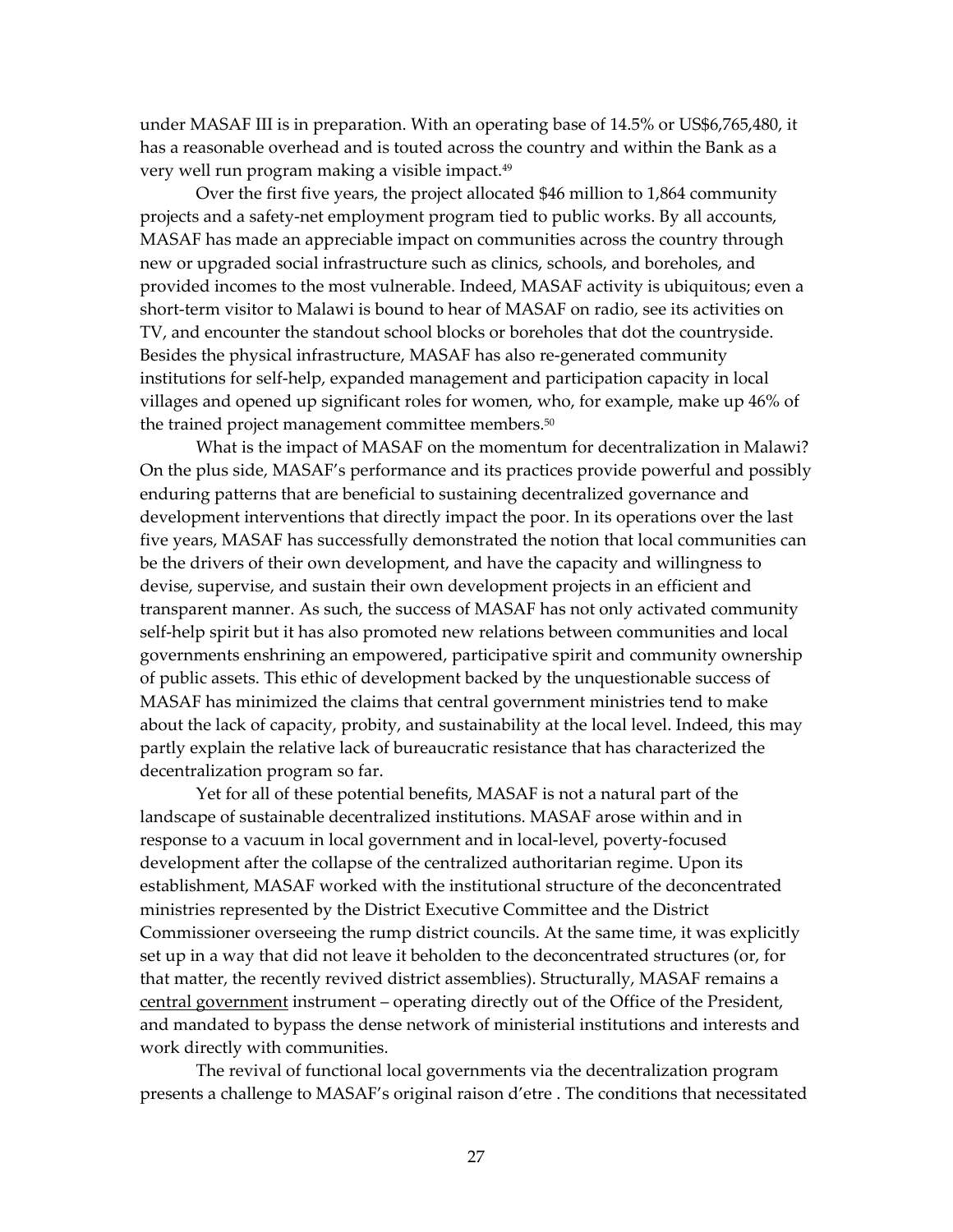an intervention like MASAF, as a temporary injection of funds by-passing a weak central state steeped in authoritarianism and center-dominated development, have substantially changed. The re-emergence of local governments has eliminated the institutional vacuum that existed at the local level; district assemblies, validated by democratic elections and a new policy framework, now stand poised to reclaim their role as legitimate actors in development administration at the local level. At best, MASAF could help energize local democracy – helping nurture relations of accountability between communities and local authorities, and thereby serving as a bulwark against local capture. At worst, MASAF could become an obstacle to the sustainable deepening of democracy, offering the illusion of 'bottom-up' empowerment, even as it helps perpetuate top-down centralized control. Clarifying what role MASAF will play in Malawi's evolving landscape of state decentralization remains a 'work in progress'.

## *Malawi at the Threshold*

A simplistic conclusion from the comparison of decentralization in Uganda and Senegal might be that the centralized status quo of African states is sufficiently robust that it cannot be broken decisively (and, even then, only incompletely) only with sustained, and not necessarily, peaceful bottom-up pressure. Malawi emerges as a setting capable of rebutting this conclusion, and pointing the way towards a more constructively incremental path. Over the past decade, virtually all of the building blocks for a successful transition to decentralization are in place:

- The 1993 transition to democracy resulted in the election of a government with a strong apparent ideological commitment to popular participation;
- The process of setting up an elected, political tier of local government has been successfully completed;
- detailed plans for administrative and fiscal decentralization have been drawn up, with the full participation, and seeming co-operation, of a rich array of central government actors;
- the ground for bottom-up empowerment has been thoroughly plowed by MASAF.

Yet, the fact remains that, for all of the thoroughness of the preparatory process, none of the above actions have yet shifted authority and resources from the hands of the central apparatus to the decentralized tier of government. The next 18-24 months will be decisive in signaling for Malawi (and thus, potentially, for many other African countries seeming to contemplate a pro-active, uncoerced state transformation in favor of decentralization) whether the political will to cross the threshold of state transformation indeed is present.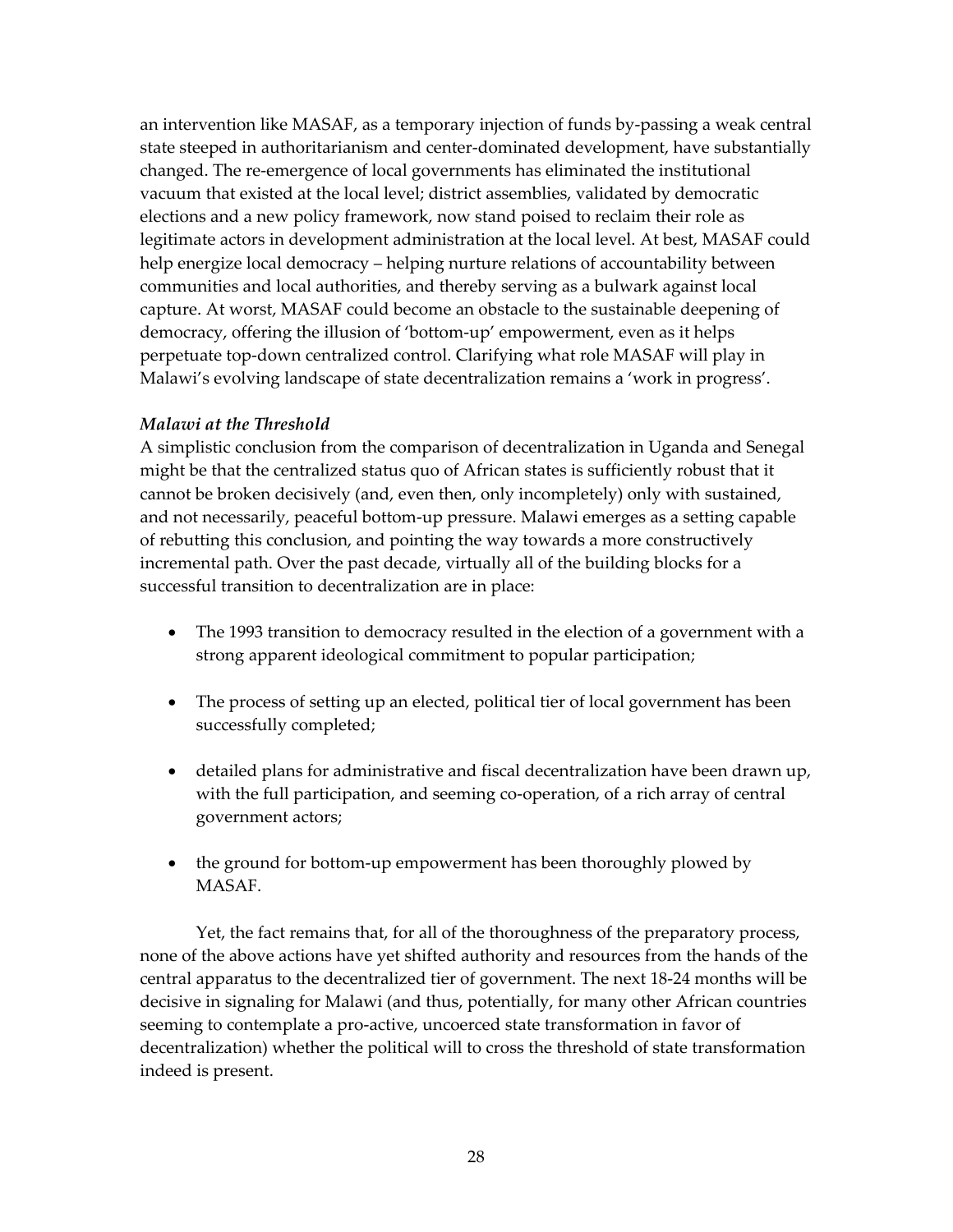## V: CONCLUSION – NAVIGATING THE REAL WORLD OF DECENTRALIZATION

Even as decentralization has moved towards the top of the discourse on state institutional reform in Africa, and elsewhere, debate has remained rather remote from the evolving realities on the ground. There has been some heated discussion of the merits of a decentralized state relative to (notwithstanding the dismal realities of the past thirty years) a putatively well-functioning centralized alternative. And there has been much technical exposition as to how a well-functioning decentralized state should function administratively and fiscally. But there has been relatively little effort among advocates of decentralization to learn from actual country-specific pathways to decentralization. This study has sought to help fill that gap. Building on the analyses of Uganda, Senegal and Malawi, we conclude by highlighting five propositions as to how the process can best be nurtured in directions that are both feasible, and likely to sustain continuing forward momentum. The first of these propositions addresses the enabling environment for decentralization; the second and third relate to the design of decentralization; and the last two focus on the dynamics of decentralization and empowerment.

## *The enabling environment for decentralization*

Taken together, the three country experiences illustrate vividly the vast gap between rhetorical advocacy for decentralization (evident in all three countries) on the one hand, and a genuine readiness on the part of central governments to devolve or delegate authority and resources to local governments (evident thus far only in Uganda, and even there subject to important constraints). Indeed, the country experiences suggest that a country is likely to make a rapid and sustained transition from a centralized to a decentralized state structure only if all of the following three enabling political conditions are in place:

- there is sufficient fluidity in the macro-political discourse to enable basic issues of state structure to find their way onto the political agenda;
- there exists a powerful political coalition with both the incentive and the authority to push through policies of decentralization; and
- there exist stakeholders at the community level who are sufficiently engaged to be supportive of, and/or responsive to, initiatives by political elites to shift resources and accountability downwards.

Only in rare circumstances  $-$  as in Uganda subsequent to the NRM's and Museveni's accession to power – will these three enabling political conditions be in place. As a first conclusion, *it follows that in most settings, most of the time, (i.e. as in Senegal, and perhaps also Malawi) movement towards decentralization will, at most, be incremental*. The remaining four conclusions developed below are intended to guide engagement in those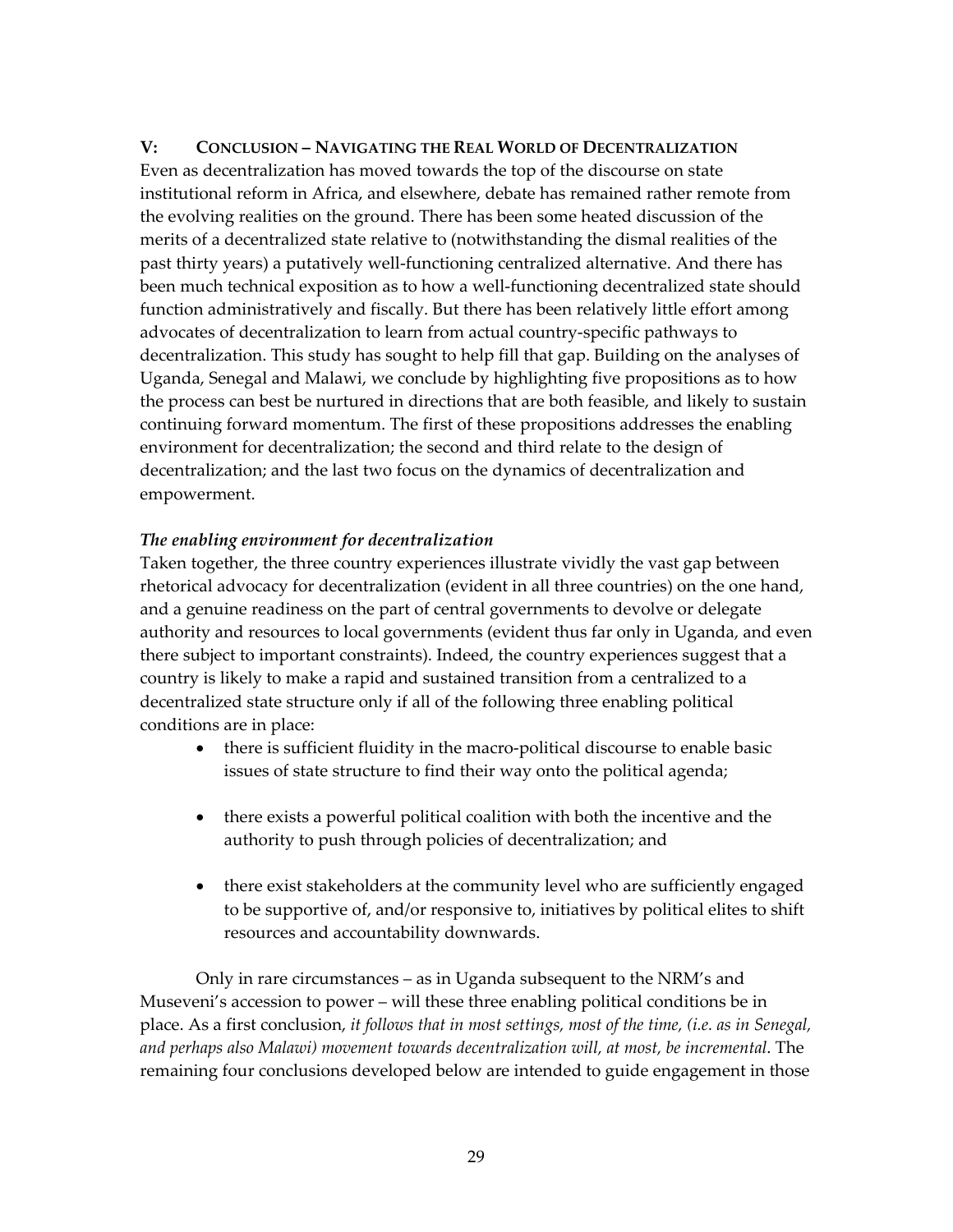many settings where the way forward on decentralization is likely to be an incremental one.

#### *The design of decentralization*

The three country experiences offer important insights into the balance between political and technical influences in shaping the design of decentralization. In Uganda, political momentum led, with technocratic fine-tuning catching up with the momentum of change. By contrast, in both Malawi and Senegal, there has been a pre-occupation with the technical dimensions of the process, with at best modest attention to the political dynamics, and little to show for the efforts (so far) by way of changes on the ground. Taken together, these experiences suggest that the drivers of decentralization are primarily political, and only secondarily (at most) technocratic. As a second conclusion, *it follows that efforts to support movement towards decentralization should focus at least as much on the process of building coalitions of support, as on the details of technical design.*

The implications for design of this second conclusion go beyond simply timing investment in technical work to ensure that it does not get too far ahead of the change process itself. The country experiences suggest that in any given setting, movement towards decentralization emerges as the result of the give-and-take among political elites; this give-and-take engages diverse interests, diverse visions of where the process might be going, and diverse strategies for taking advantage of 'windows of opportunityí. As a third conclusion, *it follows that the process invariably will be a messy one*, with uneven movement across different dimensions of decentralization, and an uneven, stop-start rhythm.

This is not intended as a prescription that 'anything goes'. Rather, the intent is to caution for patience, and generosity, in judging whether some specific countryís decentralization process is on track: Only after a longer period (typically in excess of a decade) of evolving experimentation and practice will the observed configurations of institutional arrangements for political, administrative and fiscal decentralization likely to be entirely consistent with one another, and aligned well with theoretical notions of 'best practice'. (Or, alternatively, be consistently contradictory over and above the contradictions inherent in institutional transitions to be judged clear failures.)

### *The dynamics of decentralization and empowerment*

The above three conclusions highlight the importance of not becoming preoccupied with advocacy of some preconceived notion of 'best-practice decentralization'. Rather, what is key is to step back and focus more broadly both on the larger developmental purpose, and on the time path of change, viewed from the perspectives of both shorter-run feasibility, and long-run sustainability.

Viewed from a broader developmental perspective, it is apparent that decentralization via systematic reforms of intergovernmental political, fiscal and administrative systems is one way  $-\tilde{a}$  albeit an especially far-reaching one  $-\tilde{a}$  of strengthening the downward accountability of a state to its citizens, beyond what is achievable via representative national democracy. Other possibilities for strengthening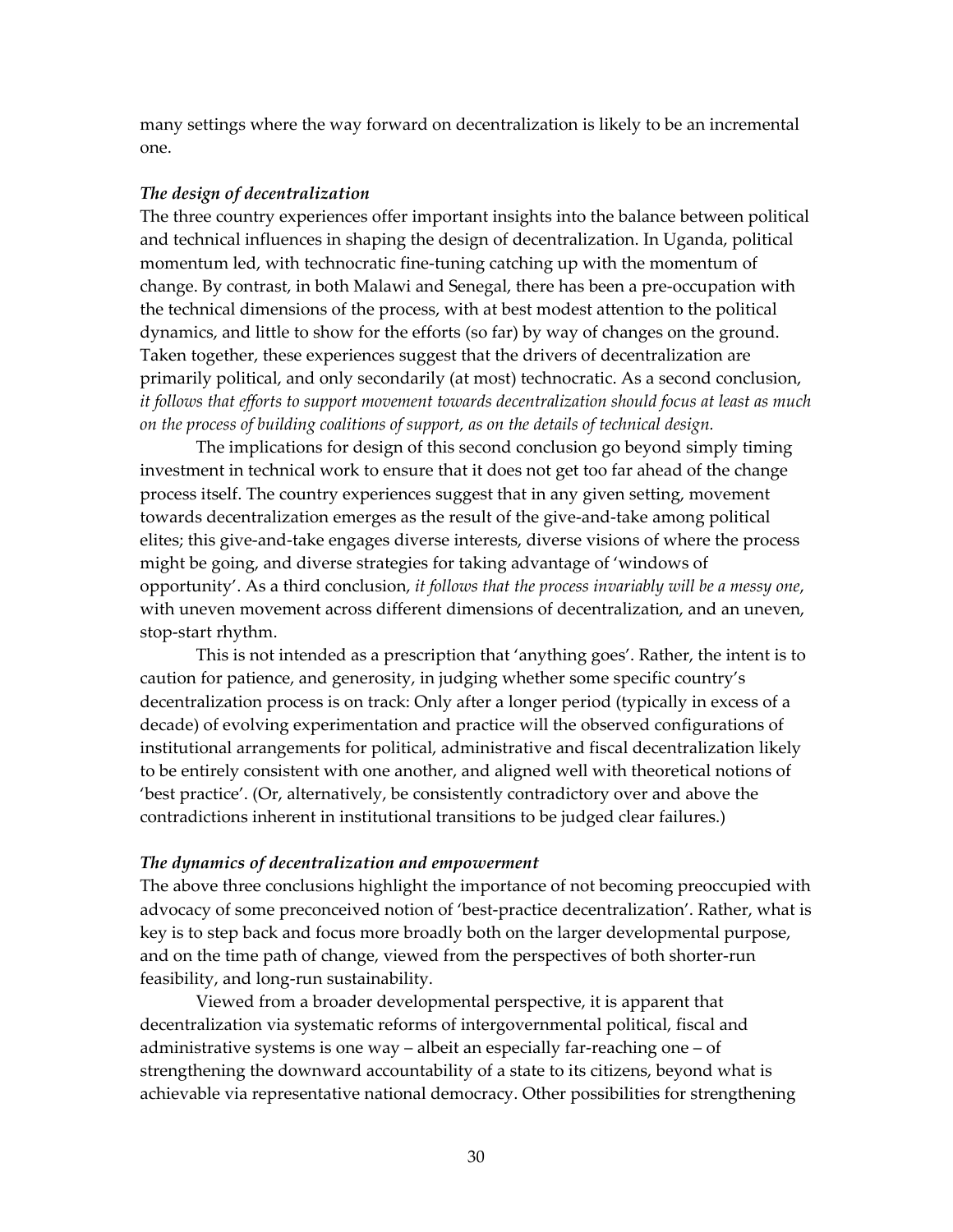downward accountability include parallel social-fund-like mechanisms (as in Malawiís MASAF), participatory deconcentrated service delivery (of which an especially celebrated example is Uganda's empowerment of parents committees of schools) and projectized support for local governments (as in Senegal, which has had an effective, and expanding pilot program, to build the capacity of selected urban municipalities). Given their short-term focus, such arrangements must be properly calibrated not to undermine the long-term institutional development of local governance.

Countries embarking on a process of deepening democracy are likely to vary in terms of the relative feasibility and efficacy of these alternatives. As a fourth conclusion, *it follows that reformers should not presume that decentralization always is the preferred alternative for effecting change in the short- and medium-term, but should consider the desirability and feasibility of a broad range of alternative strategies for strengthening downward accountability.*

Yet, even as there indeed are multiple options for strengthening downward accountability in the short- and medium-term, they vary in their institutional sustainability. By virtue of both its institutional coherence, and the way in which it flocks-in' a transformation of how power and resources flow through the polity, decentralization via intergovernmental systems reform has special advantages for sustainability. Finally, *it follows that reformers committed to strengthening downward accountability should work to ensure that a vision of a democratically decentralized polity comprises the long-run backdrop – the guiding 'north star'-- to which more pragmatic and diverse strategies adopted in the short- and medium-term, are intended to converge over the longer-term.* Put differently, for both tactical and strategic reasons a purist approach to decentralization can often be counterproductive in the shorter-run. At the same time, heterodox, more-short-term initiatives (such as MASAF) need to be designed in ways which keep in mind the longer-run, building in mechanisms which facilitate – rather than hinder – their eventual incorporation into a holistic and coherent intergovernmental political, fiscal and administrative system.

\_\_\_\_\_\_\_\_\_\_\_\_\_\_\_\_\_\_\_\_\_\_\_\_\_\_\_\_\_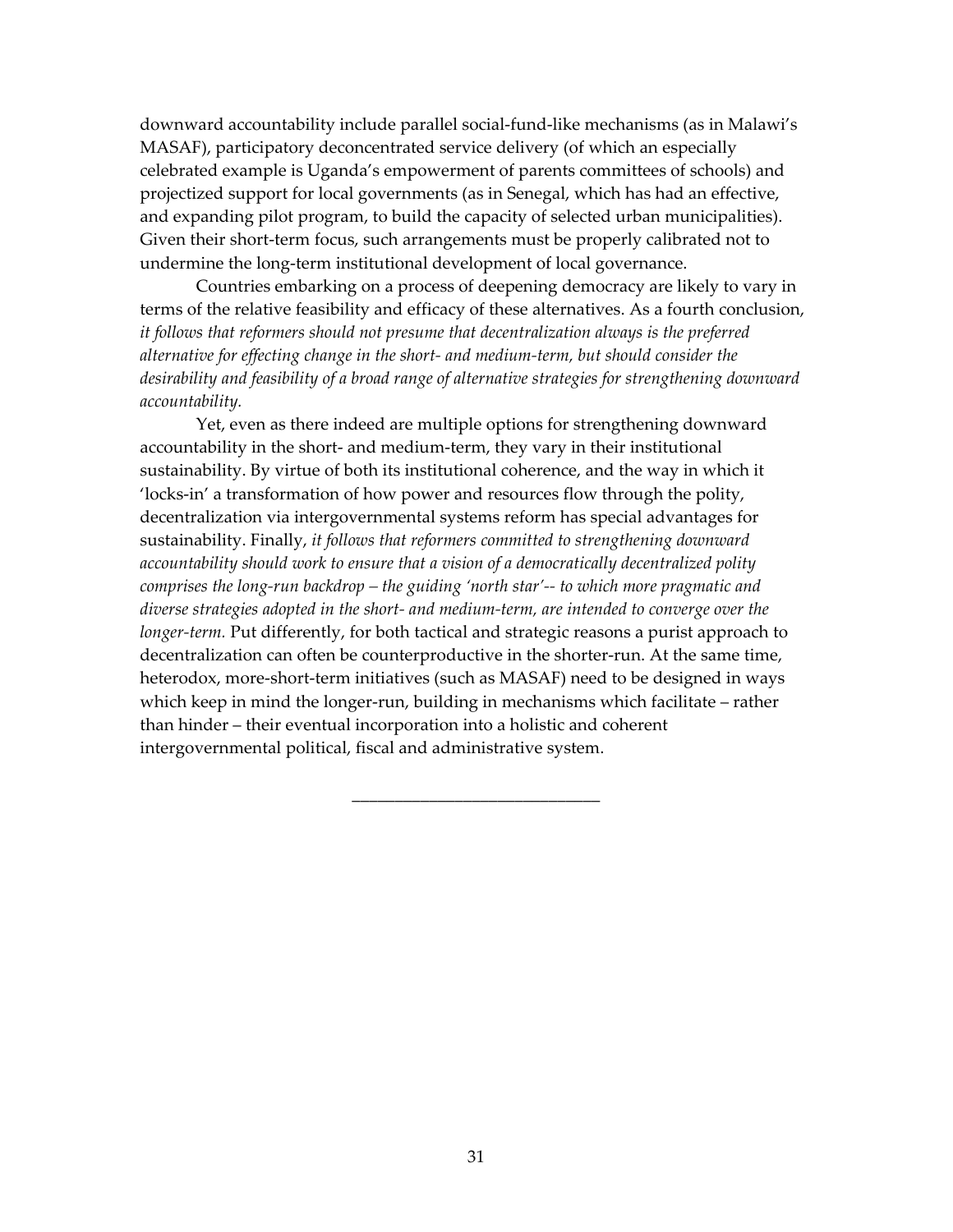∗ Stephen Ndegwa, formerly with AFTPR, is a Young Professional in the East Asia and Pacific Poverty Reduction and Economic Management unit and Brian Levy is Sector Manager of the Africa Public Sector Reform and Capacity Building unit. The authors are grateful to Navin Girishankar, Ezzeddine Moudoud, Dele Olowu, and Leonardo Villalón for contributions and comments to earlier drafts.

## **NOTES**

1 Stephen Ndegwa, *Decentralization in Africa: A Stocktaking Survey*. Africa Working Paper Series. The World Bank, November 2002

2 Besides these case studies, the analytical framework and the broader discussion is informed by a review of existing case studies covering several other countries, including South Africa, Mozambique, Tanzania, Namibia, and Zimbabwe.

<sup>3</sup> Although there is no firm definition, how quickly a reform program moves from the first to the second stage and how broad the spectrum of decision and action is seem to distinguish 'big bang' from incremental reform.

<sup>4</sup> As one example of overlap, the move to engage decentralization could involve from the outset intensive technical discussions as to the details of the proposed system. As another example, the process of progressively refining the details of decentralization can continue indefinitely  $-$  well into an era when the system has irreversibly been consolidated.

5 See Ndegwa 2002.

 $\overline{a}$ 

6 For the constitutional layout of Uganda local government, see:

<http://www.government.go.ug/constitution/detail.php?myId=11>

7 For more details on the progress of Ugandaís decentralization reforms and especially the trend in the devolution of responsibilities and fiscal resources as well as the role of World Bank support, see Navin Girishankar, Implementation Completion Report: Institutional Capacity Building Project (Uganda). World Bank, June 2002. The analysis reported in this section draws substantially from this review of World Bank support to the Uganda decentralization effort.

<sup>8</sup> Susan Dicklitch, The Elusive Promise of NGOs in Africa. New York, NY: St. Martin's Press, Inc. 1998, pp. 82 and 165-7

9 World Bank, *Senegal: Decentralization and the Challenges of intergovernmental relations reform for better service delivery*, Report No: 24384-SEN, draft January 2003.

<sup>10</sup> Yoweri Museveni, What is Africa's Problem. Minneapolis, MN: University of Minnesota Press, 2000.

 $11$  Geoffrey B. Tukahebwa, "Political and Administrative Relations in Decentralization," in Apolo Nsibambi, ed. Decentralization and Civil Society in Uganda: The Quest for

Good Governance. Kampala: Fountain Publishers, 1998, pp. 12-30.

<sup>12</sup> Holger Bernt Hansen and Michael Twaddle (eds). Developing Uganda. London: James Currey, 1998, p. 162.

13 Tukahebwa 1998, p. 14.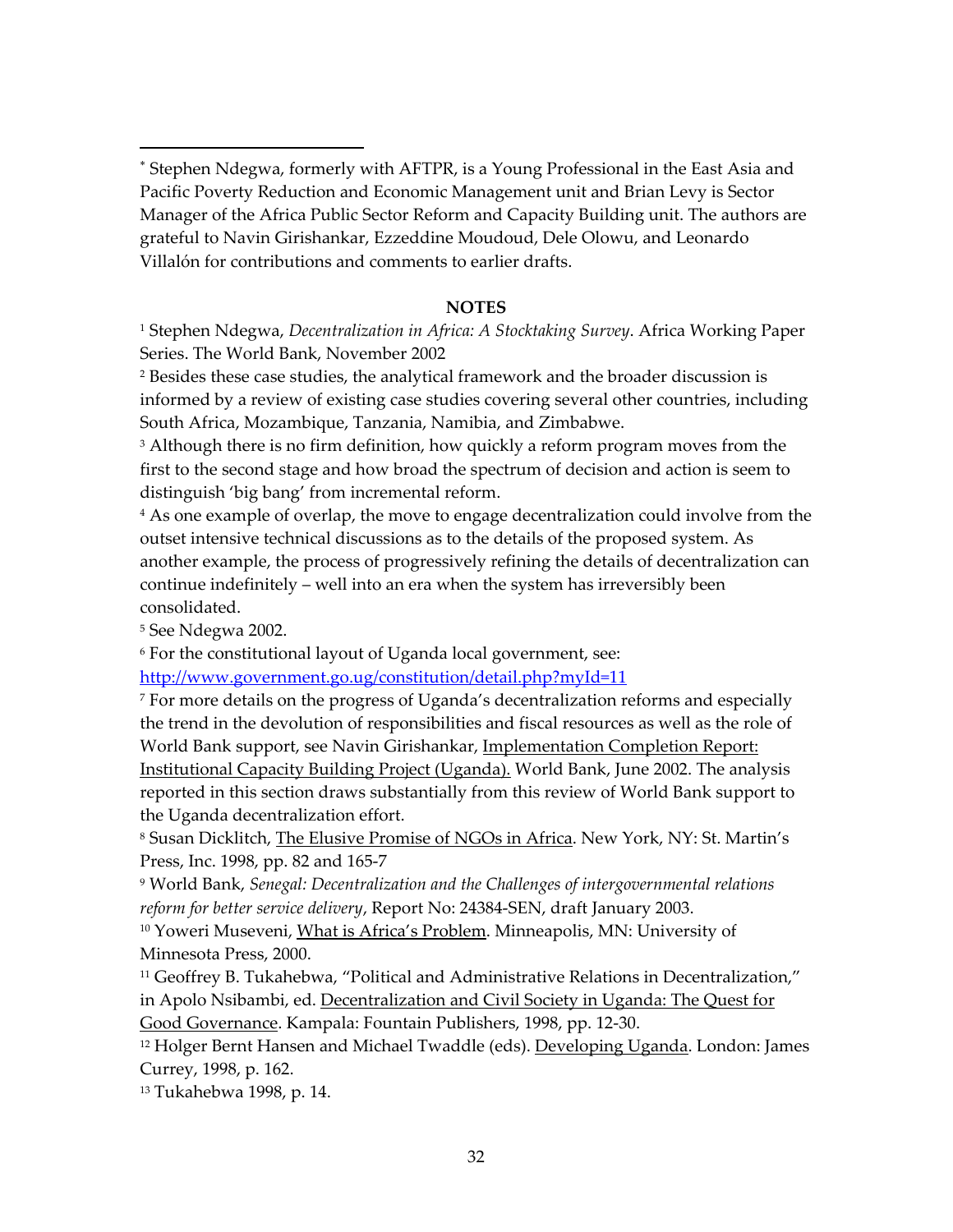<sup>14</sup> Nelson Kasfir, "Government and Politics," in Rita M. Byrnes (ed). Uganda. Washington, DC: US Government Printing Office, 1992, p. 154.

<sup>15</sup> See in particular "*Programme Intrégré de Réforme du Secteur Public* (PIRSP), vol.

"Composante: *AmÈlioration des Performances de l'Administration*", 2001, published by the *PrÈsidence de la RÈpublique, DÈlÈgation au Management Public*, that provides an excellent overview of administration reforms and their impact from 1960 to date (pp. 27-35). See also: John Nellis et al. "An Assessment of the Senegalese Administrative System", World Bank, 1986; and "Programme National de Bonne Gouvernance" 2002 (National Governance Program) that provides an overview of all these reforms.

<sup>16</sup> For a detailed discussion of the role of Islamic society in state elaboration in Senegal, see Leonardo Villalón, *Islamic Society and State Power in Senegal*. New York: Cambridge University Press, 1995.

17 See also Economist Intelligence Unit, *Country Profile 2001* and *Country Report March 2002*.

18 Kasfir 1992, p. 156.

19 Kasfir 1992, p. 162.

20 Dicklitch 1998.

 $\overline{a}$ 

21 Brett, 1995, p. 69 cited in Dicklitch 1998.

22 Hansen and Twaddle 1998, p. 166.

23 The classic model which most of francophone Africa has followed is the *Ecole Nationale díAdministration* in France. See also, for example, Ezzeddine Moudoud, Modernization, the state and regional disparity in developing countries, (Boulder, CO: Westview Press, 1989) on Tunisia for similar attitudes among elite bureaucrats seeking to transform society through state action, including promoting decentralization through central planning.

24 While there are no focused writings/discussions of these attitudes that glue the *espirit de corps* evident among the state bureaucrats given their training and career revolutions, it is a broadly accepted perception (see Villalón 1995, pp. 84-86).

 $25$  So far programs to support decentralization (e.g. the USAID sponsored DGL Felo program run by ARD, Inc.) focuses on the demand side by training local leaders to learn more and respond appropriately to the opportunities created by the 1996

decentralization law. Although they recognize training central bureaucrats to adjust to new roles is as important, this has not been pursued. Interviews with Ms. Awa Diouf, Mr. Abdoulaye Barro, and Mr. Abderhamane Djirie.

26 Interview with Ms. Awa Diouf.

27 Interview with Mr. Abderhamane Djirie.

 $28$  Sabati Makara, "Linking Good Governance, Decentralization Policy and Civil Society in Uganda," found at: http://www.afrst.uiuc.edu/Makerere/Vol\_2/chapter\_five.html <sup>29</sup> See especially Villalón (1995).

30 Some analysts view the *marabout*-state relationship as signifying a form of de facto devolution of state power. While this may be true in holy cities (headquarters of certain orders, e.g. Touba) it is not universally true and the state retains dominance.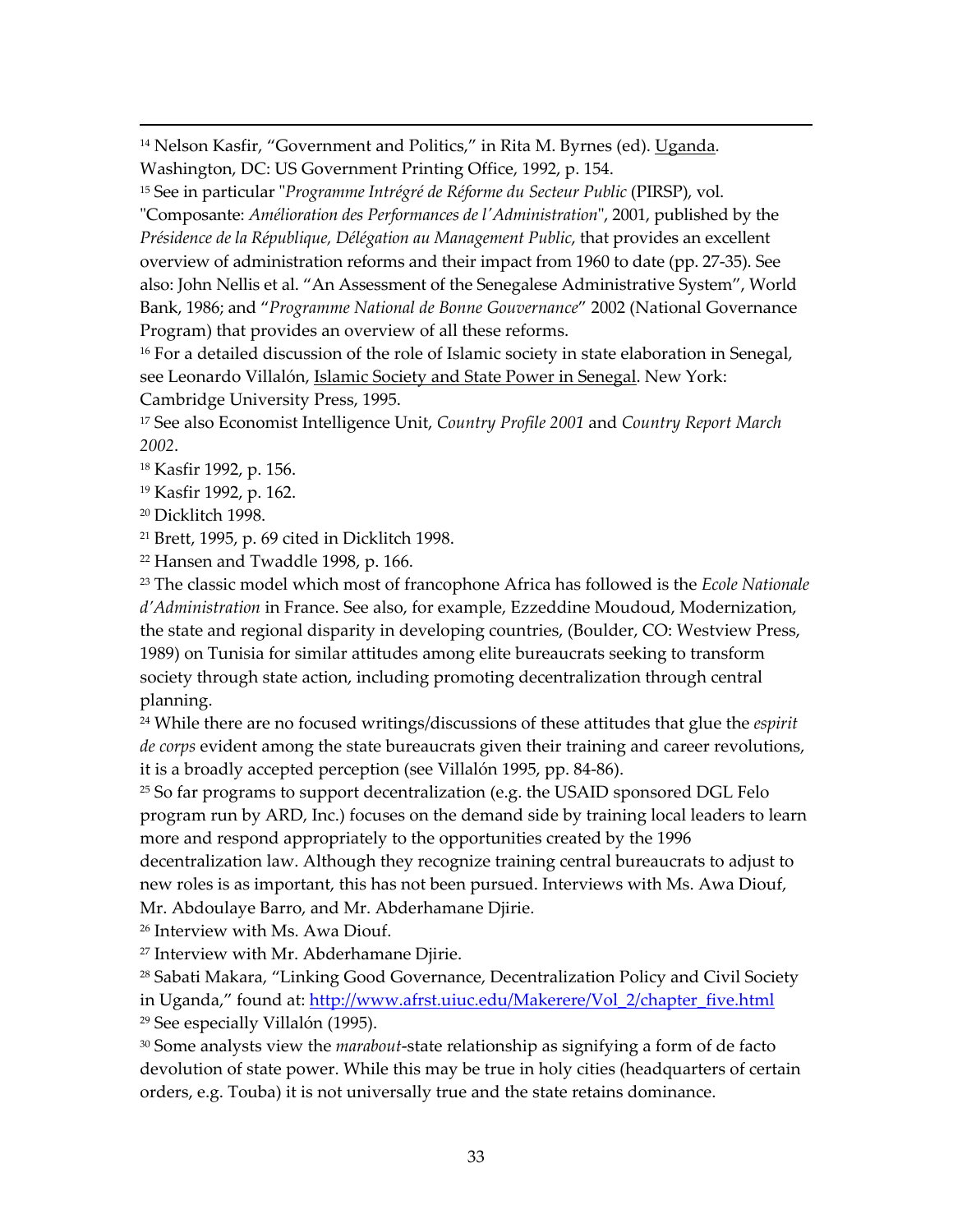<sup>31</sup> See especially Villalón (1995).

 $\overline{a}$ 

32 Interview with Ms. Penda Mbow.

33 See GOM. *Policy Framework for Poverty Alleviation Programme*. October 1995.

34 See GOM. *Decentralization Policy* (1998), Republic of Malawi. *Local Government Act,* 

1998; UNDP/UNCDF, "Project Document on Decentralized Governance" (2001);

Republic of Malawi. *Decentralisation Process in Malawi* (September 2000).

35 See, for example, *Draft Report of IMTC meeting April 27-28*, p. 8*.*

<sup>36</sup> "Councilors to get new perks." *The Nation*, September 13, 2002. (Web edition).

 $37$  Although the Local Government Act (1998) recognizes cities, towns and municipalities as "districts in their own right", they have generally been excluded in certain things (e.g. the DDF and donors look at them separately). However, they are also in many respects part and parcel of the process.

38 Republic of Malawi. *Sector Devolution Plans*, 2002. The seven ministries are: Natural Resources; Water Development; Commerce and Industry; Gender, Youth and Community Service; Agriculture and Irrigation; Education; and Housing. Health, Lands, and Transport Ministries have stalled in producing their sector devolution plans. 39 GOM. *Sector Devolution Plans (Summary Report),* p. 19.

40 Interviews with financial officers of Dedza and Zomba District Assemblies.

41 In late 2002, this had already been approved by the Inter-Ministerial Technical Committee on Decentralization and by the Cabinet and now awaits legislative sanction by Parliament. The development funds are separate from the General Resource Fund, which is expected to cover administrative costs. The policy (but not the Act) provides for an allocation equal to 5% of the national revenue for this. In FY 2001, this amounted to 250 Million Kwacha. However, less than half of it was actually disbursed.

<sup>42</sup> *DevPol,* short for Statement of Development Policies was the Government of Malawi ten-year development plan that appeared twice between independence in 1964 and 1987. Given the lack of presidential interest – Banda reportedly showed no interest in any of the three attempts at the *DevPol II* in contrast to his very direct influence in *DevPol I*-the local-level proclivities in *DevPol II* fizzled out for lack of implementation. See Pryor 1990, p. 61.

<sup>43</sup> The pilot districts were Dedza, Mangochi, Mchinji, Nkata Bay, Nsanje, and Thyolo. <sup>44</sup> Districts did not include cities, towns, and municipalities, which were only later recognized as districts in their own right for the purposes of decentralization.

<sup>45</sup> For more details on the two UNDP/UNCDF programs, see United Nations, "UNDP country Cooperation Frameworks" (1997-2001); UNDP/UNCDF, "Project Document on Decentralized Governance"; UNDP, "Malawi Information Kit"; UNCDF-Malawi-Local Governance website, full access details in bibliography.

 $46$  For that matter, oversight for MASAF – the flagship local development actor – including the appointment of its board, is similarly located in the presidency. 47 See for example, See GOM, *Decentralization Policy 1998*, pp. 2-5. Also, various other documents reiterate the main historical and philosophical bases for decentralization.